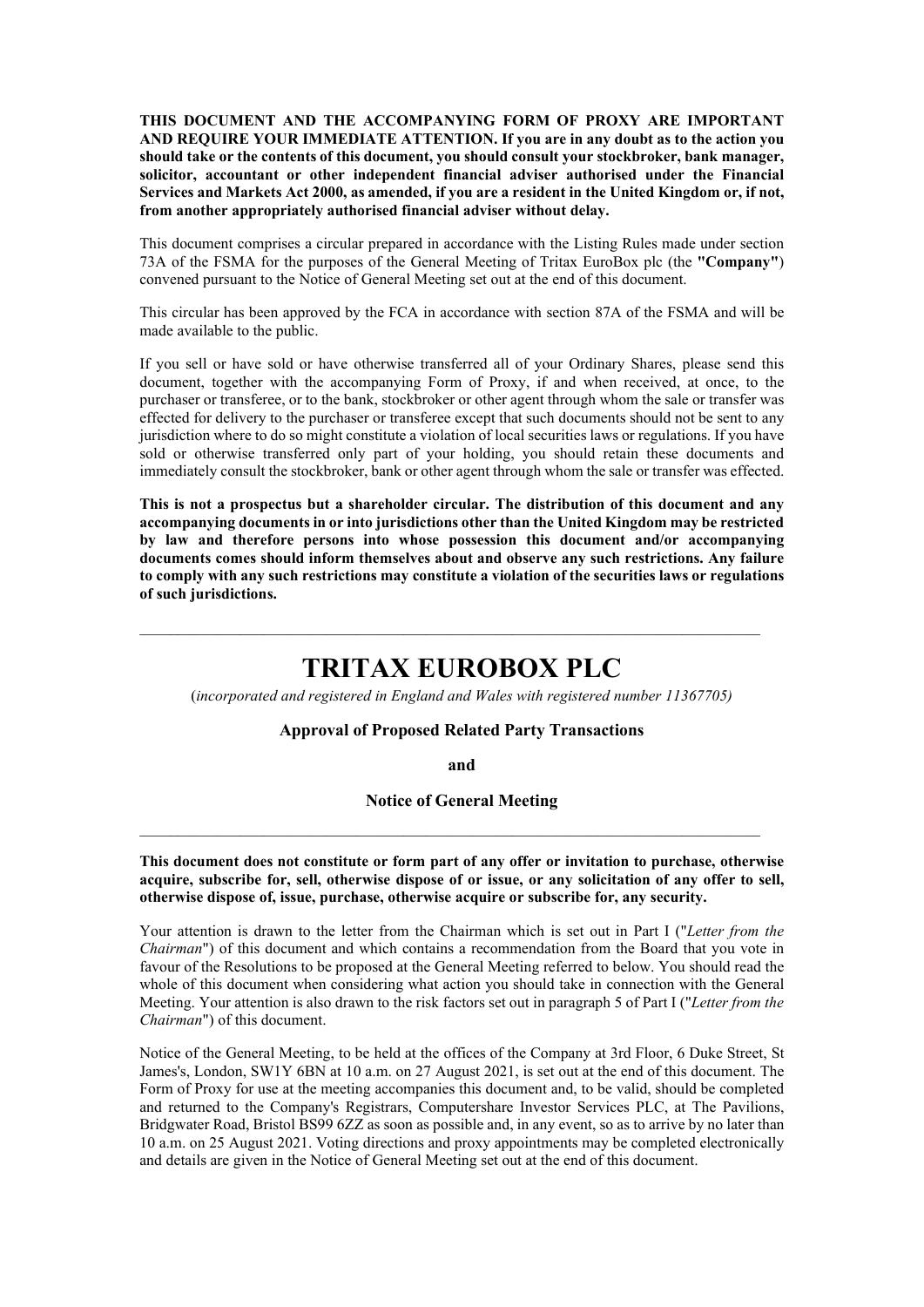The Company has been monitoring closely the evolving situation relating to the Coronavirus (COVID-19) pandemic. While the Board's current expectation is that there will be no restrictions on social contact at the time of our General Meeting, there can be no guarantee that this will be the case.

The priority of the Board at this time is the health, safety and wellbeing of all Shareholders and Directors. Shareholders should carefully consider whether or not it is appropriate to attend the General Meeting.

Shareholders are strongly encouraged to exercise their voting rights by completing and submitting a Form of Proxy. It is highly recommended that Shareholders submit their Form of Proxy as early as possible to ensure that their votes are counted at the General Meeting. Shareholders are strongly encouraged to appoint the chairman of the General Meeting as their proxy to ensure that each Shareholder's vote will be counted.

The situation in respect of COVID-19 may change rapidly and Shareholders should note that further changes may need to be put in place at short notice in relation to the General Meeting.

The Company will continue to monitor closely the situation in the lead up to the General Meeting and will make any further updates as required about the meeting on its website at www.tritaxeurobox.co.uk.

Jefferies International Limited (**"Jefferies"**), which is authorised and regulated in the UK by the FCA, is acting exclusively as sponsor for the Company in connection with the publication of this document and the Proposed Transactions and will not be acting for any other person (whether or not a recipient of this document), or be responsible to any other person for providing the protections afforded to Jefferies' clients or for advising any other person on the contents of this document or any matter, transaction or arrangement referred to herein. Apart from the responsibilities and liabilities, if any, which may be imposed on Jefferies by FSMA or the regulatory regime established thereunder, neither Jefferies nor its subsidiaries, branches or affiliates make any representation or warranty, expressed or implied, as to the contents of this document and accept no responsibility or liability whatsoever for the accuracy, completeness or verification of, or opinions contained in, this document (or for the omission of any material information) and shall not be responsible or liable for the contents of this document or for any other statement made or purported to be made by it, or on its behalf, in connection with the Company. Jefferies and its subsidiaries, branches and affiliates accordingly disclaim all and any responsibility or liability whether direct or indirect and whether arising in tort, contract or otherwise (save as referred to above) in respect of this document or any such statement.

#### **Cautionary note regarding forward-looking statements**

This document contains a number of "forward-looking statements". Generally, the words "will", "may", "should", "continue", "believes", "expects", "intends", "anticipates", "forecast", "plan" and "project" or in each case, their negative, or similar expressions identify forward-looking statements. Such statements reflect the relevant company's current views with respect to future events and are subject to risks, assumptions and uncertainties that could cause the actual results to differ materially from those expressed or implied in the forward-looking statements. Many of these risks, assumptions and uncertainties relate to factors that are beyond the companies' abilities to control or estimate precisely, such as future market conditions, changes in general economic and business conditions, introduction of competing products and services, lack of acceptance of new products or services and the behaviour of other market participants. Although the Company believes that the expectations reflected in such forward-looking statements are reasonable, no assurance can be given that such expectations will prove to have been correct. Shareholders should not, therefore, place undue reliance on these forward-looking statements, which speak only as of the date of this document. Except as required by applicable law or regulation, the Company expressly disclaims any obligation or undertaking to release publicly any updates or revisions to any forward-looking statements contained in this document to reflect any change in the Company's expectations with regard thereto or any change in events, conditions or circumstances on which any such statement is based.

Unless otherwise defined herein, capitalised terms used in this document have the meanings given to them in the section entitled "Definitions" set out in Part III ("*Definitions*") of this document.

This document is dated 11 August 2021.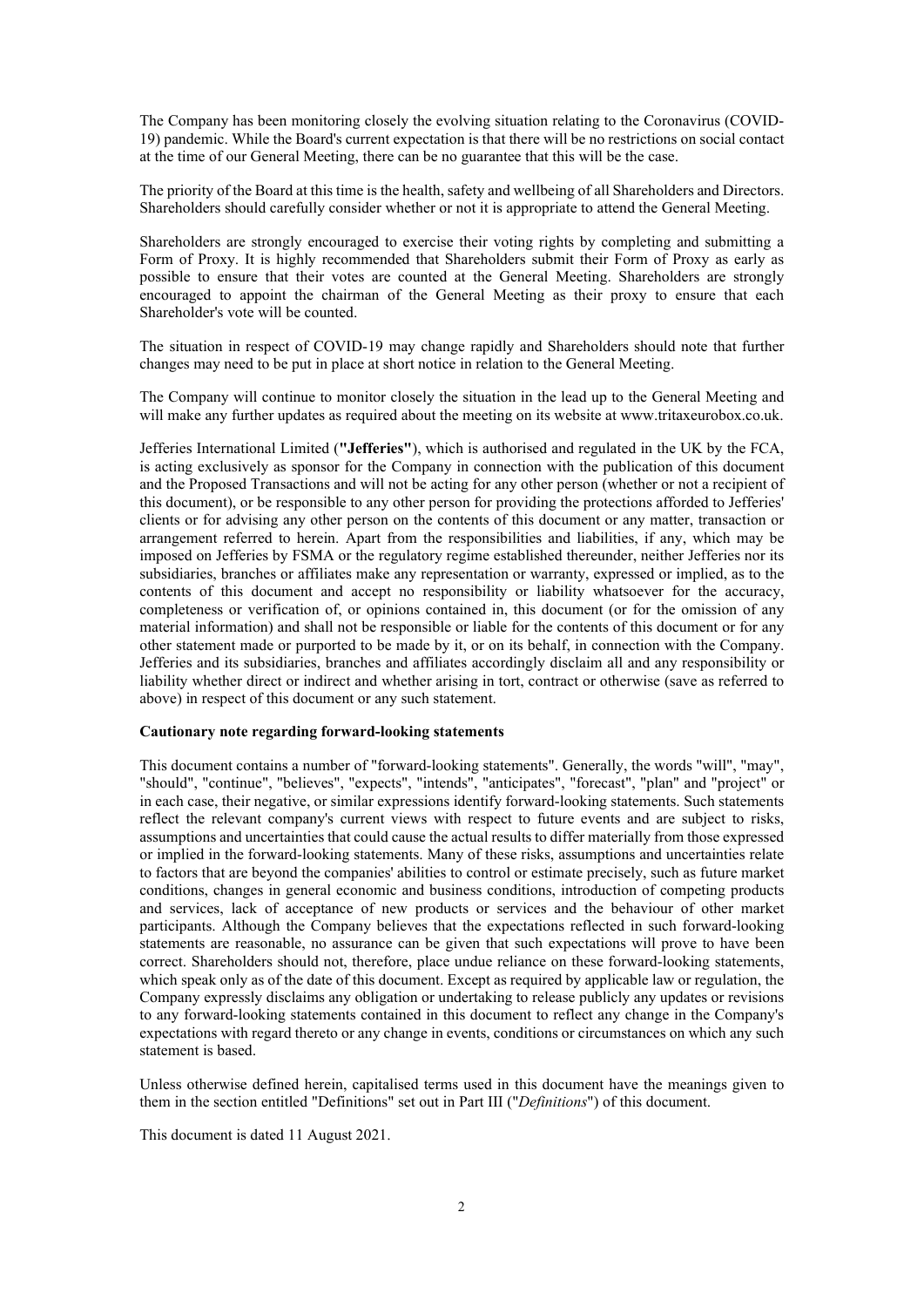## **TABLE OF CONTENTS**

## Page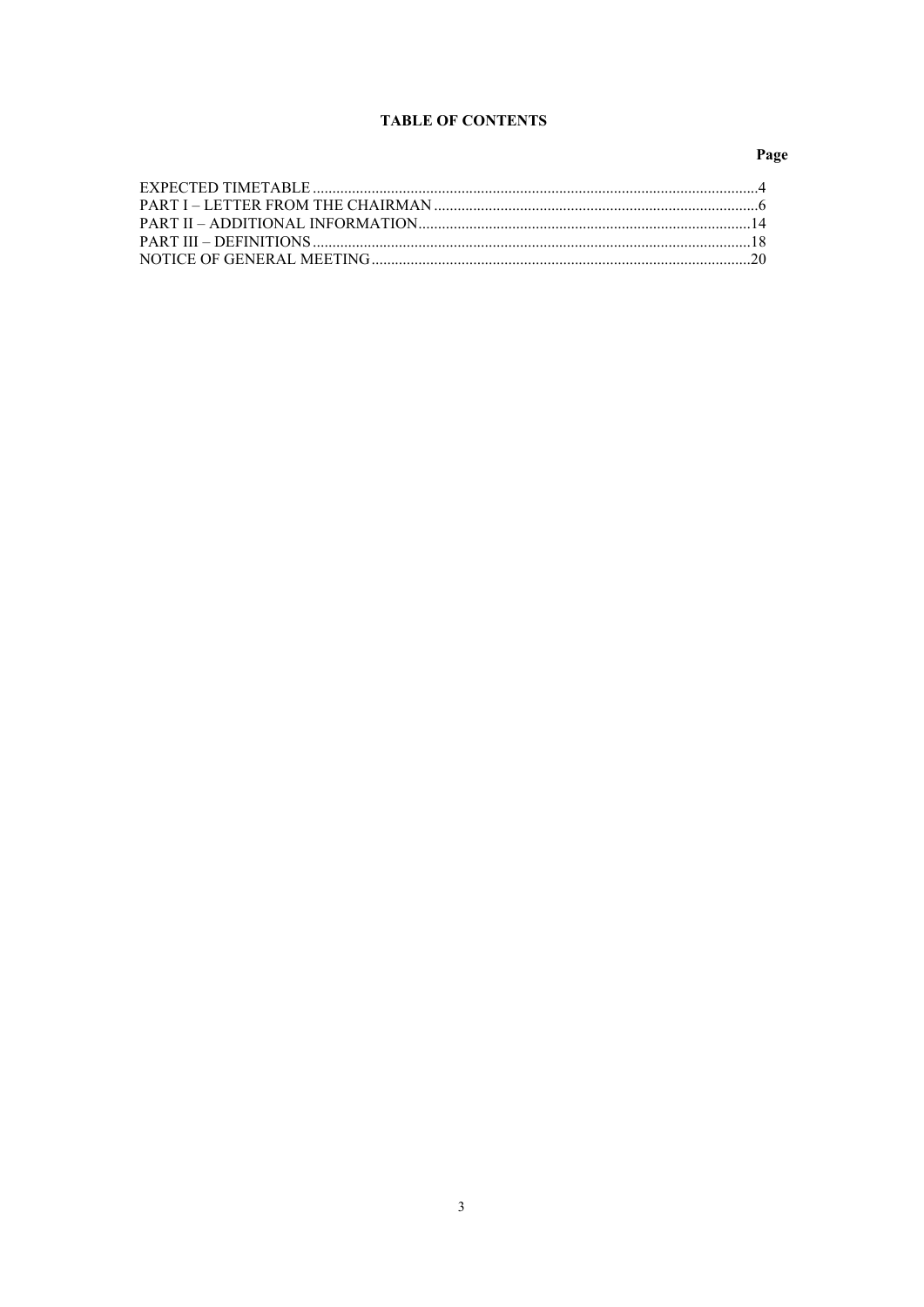## **EXPECTED TIMETABLE**

| Publication and posting of this document, the Notice of General                                                                       | 11 August 2021            |
|---------------------------------------------------------------------------------------------------------------------------------------|---------------------------|
| Latest time and date for receipt of the Form of Proxy, CREST Proxy<br>Instructions and electronic registration of a proxy appointment | 10 a.m. on 25 August 2021 |
|                                                                                                                                       | 25 August 2021            |
|                                                                                                                                       | 10 a.m. on 27 August 2021 |
|                                                                                                                                       | 27 August 2021            |

## **NOTES:**

- 1. The times and dates set out in the timetable above and referred to throughout this document and any accompanying document may be adjusted by the Company by announcement through a Regulatory Information Service, in which event details of the new dates will also be notified to the Financial Conduct Authority, the London Stock Exchange and, where appropriate, Shareholders.
- 2. References to times in this document are to London time, unless otherwise stated.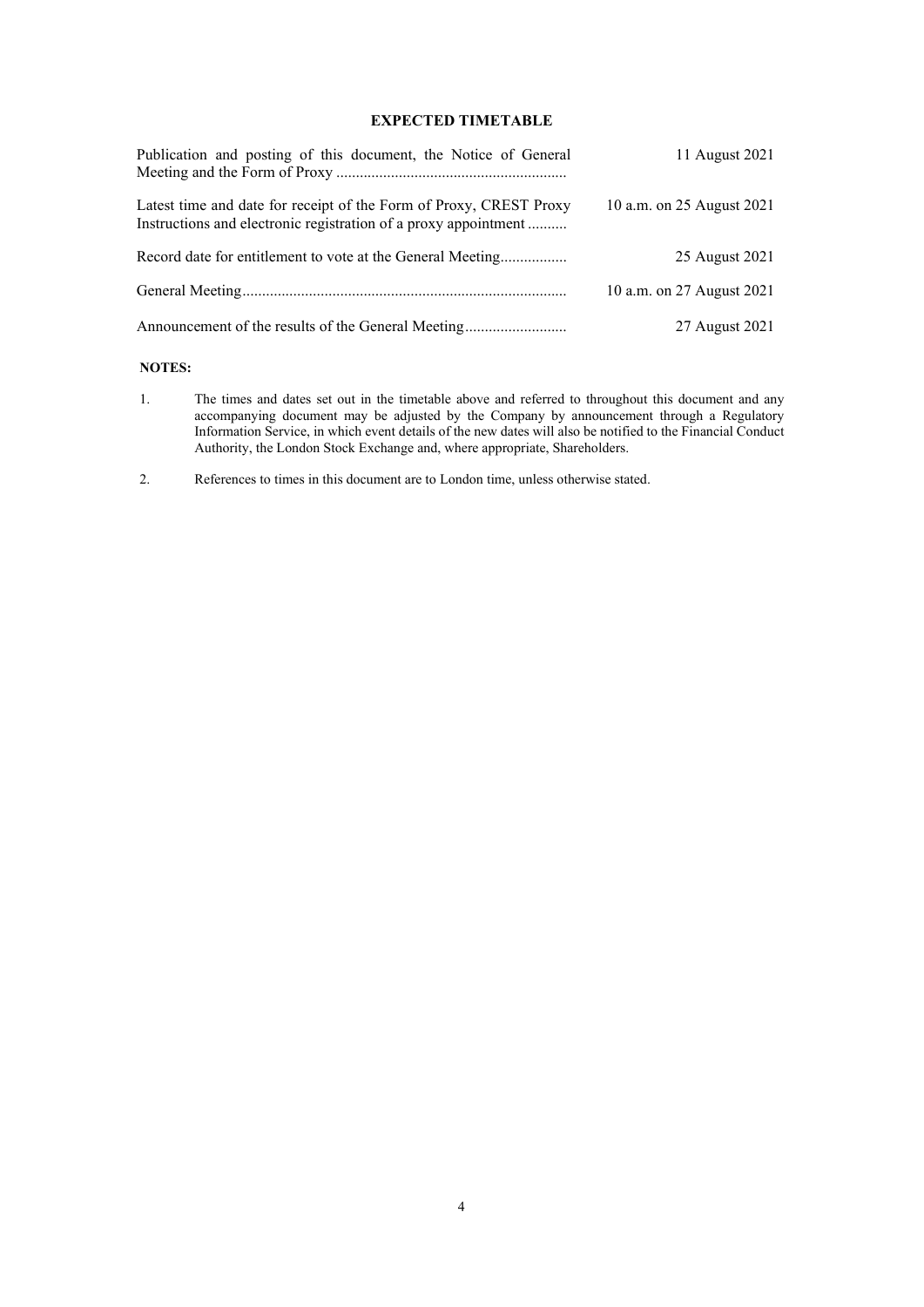## **DIRECTORS AND ADVISERS**

## **Board of Directors**

A list of Directors is set forth in the table as below:

| Name | Position                           |
|------|------------------------------------|
|      | Independent Chairman               |
|      | Senior Independent Director        |
|      | Independent Non-Executive Director |
|      | Independent Non-Executive Director |

Each of the Director's business address is the Company's registered address at 3rd Floor, 6 Duke Street St James's, London, SW1Y 6BN, United Kingdom, and each of the Director's business telephone number is 020 7290 1616 or, when dialling from outside the United Kingdom, +44 (0) 20 7290 1616.

|                                                                                    | 3rd Floor<br>6 Duke Street<br>St James's<br>London SW1Y 6BN<br>United Kingdom                                 |
|------------------------------------------------------------------------------------|---------------------------------------------------------------------------------------------------------------|
|                                                                                    | Tritax Management LLP<br><b>Bow Bells House</b><br>1. Bread Street<br>London EC4M 9HH<br>United Kingdom       |
|                                                                                    | Jefferies International Limited<br>100 Bishopsgate<br>London EC2N 4JL<br>United Kingdom                       |
|                                                                                    | <b>KPMG LLP</b><br>15 Canada Square<br>London E14 5GL<br>United Kingdom                                       |
| Legal adviser to the Company as to English<br><u>law …………………………………………………………………</u> | Ashurst LLP<br>London Fruit and Wool Exchange<br>1 Duval Square<br>London E1 6PW<br>United Kingdom            |
| Legal adviser to Jefferies as to English law                                       | Reed Smith LLP<br><b>Broadgate Tower</b><br>20 Primrose Street<br>London EC2A 2RS<br>United Kingdom           |
|                                                                                    | Computershare Investor Services PLC<br>The Pavilions<br>Bridgwater Road<br>Bristol BS99 6ZZ<br>United Kingdom |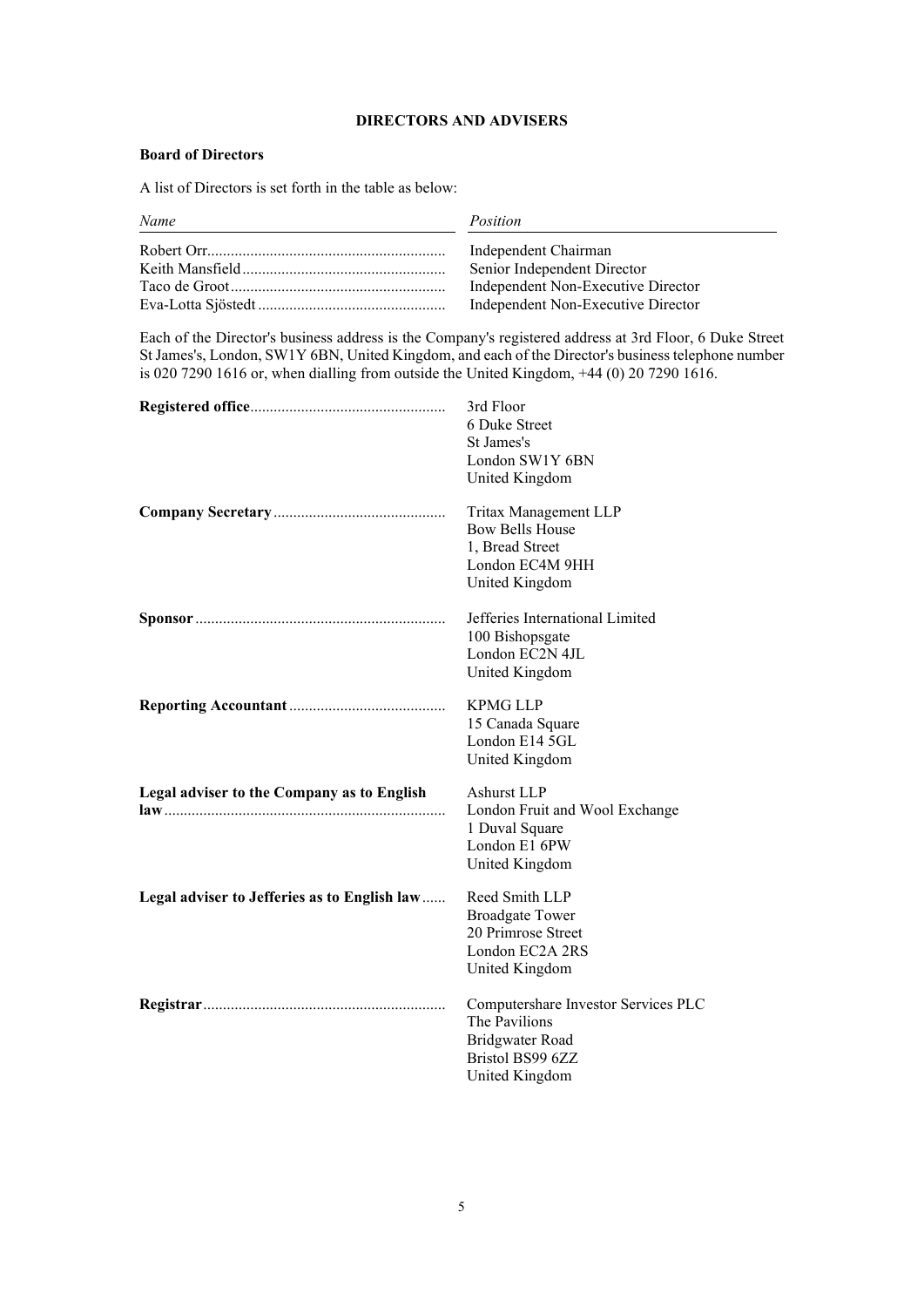#### **PART I – LETTER FROM THE CHAIRMAN**

## **Directors**

## **Registered Office**

Robert Orr (Independent Chairman) Keith Mansfield (Senior Independent Director) Taco de Groot (Independent Non-Executive Director) Eva-Lotta Sjöstedt (Independent Non-Executive Director)

3rd Floor 6 Duke Street, St James's London SW1Y 6BN United Kingdom

11 August 2021

Dear Shareholder,

#### **Proposed entry into the Settimo Torinese Land Sale and Purchase Agreement and Construction Agreement and the Bornem Development Management Agreement**

**and** 

#### **Notice of General Meeting**

## 1. **Introduction**

It was announced on 10 August 2021 and on 11 August 2021 respectively that:

- Savills Investment Management SGR S.p.A. (**"Savills"**), acting in its capacity as managing company of the closed-end real estate alternative investment fund, Minerva - Fondo di Investimento Alternativo Immobiliare Riservato (the **"Purchaser"**), a wholly-owned subsidiary of the Company, had entered into a conditional framework agreement and would enter into a related development contract with LCP IT DC 3 S.r.l. (**"LCP Milan"**), a whollyowned subsidiary of LCP Holdco Lux S.à.r.l. (**"LCP HoldCo"**), pursuant to which the Purchaser would acquire a piece of land located in Settimo Torinese, Italy (the **"Settimo Torinese Land"**) from LCP Milan, and commit to the construction of a logistics facility on the Settimo Torinese Land for which LCP Milan would be appointed to develop, (the **"Settimo Torinese Proposal"**), as further described in paragraph 2 of this Part I ("*Letter from the Chairman*"); and
- Pakobo NV (**"Pakobo"**), a wholly-owned subsidiary of the Company, had entered into a conditional development management agreement with LCP Belgium NV (**"LCP Belgium"**), a wholly-owned subsidiary of LCP HoldCo, pursuant to which LCP Belgium would be appointed as a development manager to assist with managing the development of a logistics warehouse on a piece of land located in Bornem, Belgium and owned by the Company (the **"Bornem DMA"**) as further described in paragraph 3 of this Part I ("*Letter from the Chairman*"), (the **"Bornem Proposal"**).

The Settimo Torinese Proposal and the Bornem Proposal are together referred to in this document as the **"Proposed Transactions"**.

## **I am writing to give you further details of the Proposed Transactions, including the background to and reasons for the Proposed Transactions, and to explain why the Board considers the Proposed Transactions to be in the best interests of Shareholders.**

LCP Services (UK) Limited (**"LCP"**), one of the Company's main development partners, has been appointed by Tritax Management LLP, the Company's investment manager, as the Company's asset manager in various countries in Europe, including Belgium and Italy. Mr Kristof Verstraeten and Mr Steven De Bie are directors of LCP, LCP HoldCo and/or other entities within the LCP group (the **"Related Party Directors"**) and are considered related parties of the Company pursuant to Chapter 11 of the Listing Rules on the basis that they are also former directors of certain subsidiaries of the Company formed for the purposes of holding certain of the Group's assets in Belgium. As the Related Party Directors are also key individuals in the context of LCP's group, LCP and LCP HoldCo are considered associates of the Related Party Directors and are therefore related parties of the Company pursuant to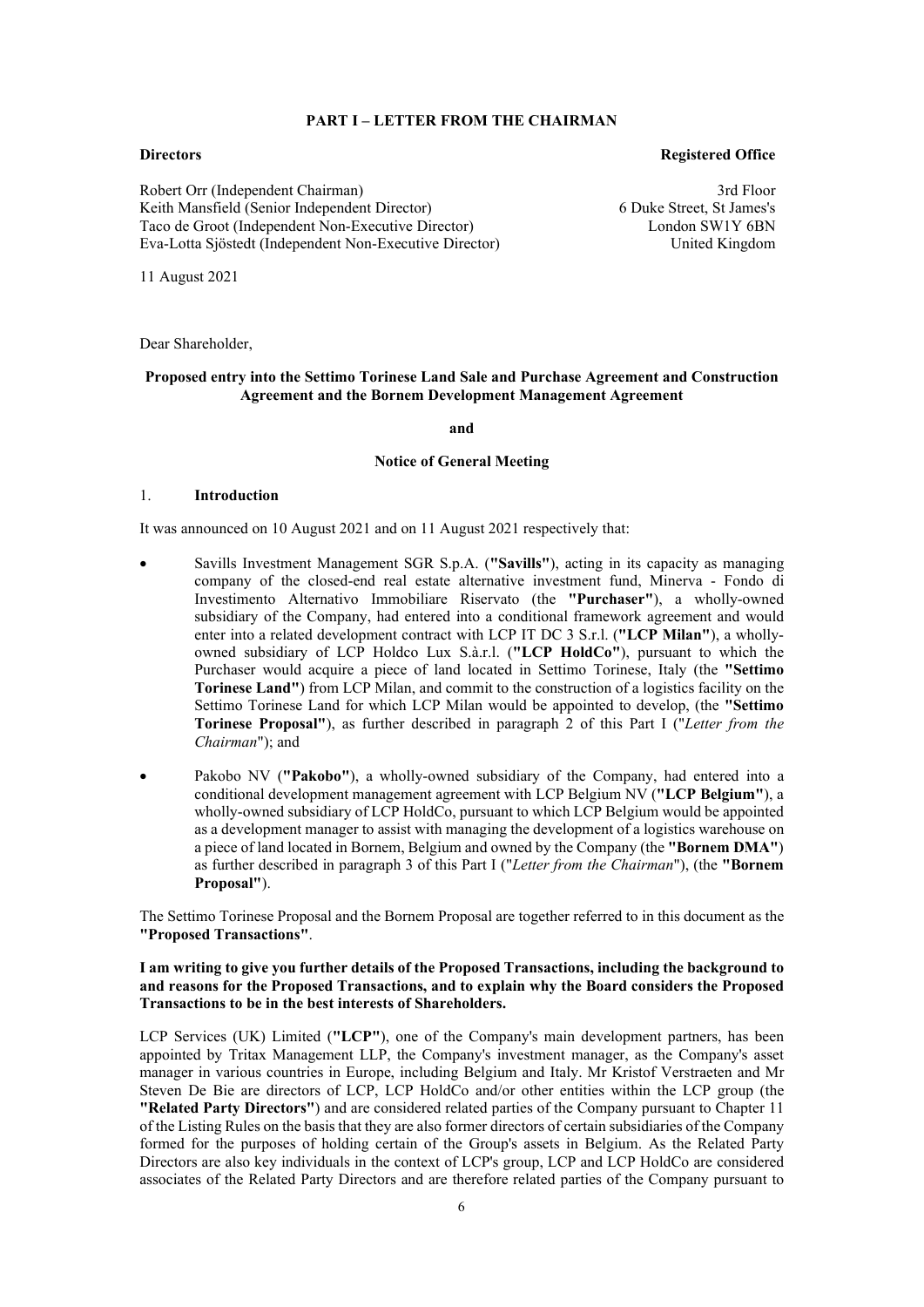Chapter 11 of the Listing Rules.

In December 2020, the Company entered into a sale and purchase agreement with certain LCP group companies pursuant to which the Company indirectly, through its subsidiary, acquired a logistics facility located in Nivelles, Belgium (the **"Nivelles SPA"**) for a total consideration of €31.2 million (approximately £27 million) (the **"Nivelles Acquisition"**). The Settimo Torinese Proposal and the Bornem Proposal, when aggregated with the Nivelles Acquisition as required by Chapter 11 of the Listing Rules, are classified as related party transactions pursuant to Chapter 11 of the Listing Rules. Each of the Settimo Torinese Proposal and the Bornem Proposal is therefore conditional on, amongst other things, the approval of Shareholders at a general meeting of the Company. A notice convening the General Meeting to be held at 10 a.m. on 27 August 2021 is set out at the end of this document.

The purpose of this document is to provide you with information on the Proposed Transactions and to explain why the Directors believe the Proposed Transactions are in the best interests of Shareholders as a whole. The Directors unanimously recommend that Shareholders vote in favour of the Resolutions at the General Meeting, as the Directors intend to do in respect of their own beneficial holdings of 368,900 Ordinary Shares, representing approximately 0.060 per cent. of the Company's existing issued ordinary share capital at the Latest Practicable Date. Shareholders should read the whole of this document and not only rely on the summarised information set out in this letter. Shareholders will find definitions for capitalised terms used in this letter and the rest of this document in Part III ("*Definitions*") of this document.

## 2. **Settimo Torinese Proposal**

## 2.1 **Background to, and reasons for, the Settimo Torinese Proposal**

The Settimo Torinese Proposal forms part of the deployment of the proceeds of the capital recently raised by the Company following its issue of new ordinary shares in March 2021 and its subsequent green bond issuance in June 2021.

The Manager has recommended the Settimo Torinese Proposal to the Board as it accords with the long term strategy of the Company and is in line with its investment policy. The Company, through its wholly owned subsidiary, the Purchaser and Savills, acting in its capacity as managing company of the Purchaser, has agreed to acquire the Settimo Torinese Land from LCP Milan and to fund the development of a new highly-specified, cross-docked logistics warehouse facility (the **"Facility"**) on the land for which LCP Milan would be appointed to develop. As part of the agreement with LCP Milan, the construction costs of the Facility will be fixed, providing the Company with clarity over the total cost of the asset. The Facility, when constructed, will comprise a high quality and sustainable logistics asset, located close to Turin, a key logistics location in northern Italy. The intention is for the Facility to then be leased. There is currently no tenant(s) identified for the Facility and as part of the proposal LCP Milan will provide the Company with a rental guarantee of approximately  $61.277$  million from completion of the construction of the Facility.

The Facility will be adjacent to the A4 'Turin-Trieste' motorway, east of Turin, Italy's fourth largest city. The Italian logistics market is currently characterised by record levels of occupational take up particularly in the northern part of the country as well as vacancy rates at a low level of around 2 per cent. The Company and the Manager believe that the Settimo Torinese Proposal represents good value for the Company and will help the Company to achieve its near-term investment objectives. In addition to the investment returns expected to be generated from the Settimo Torinese Proposal, it will also represent the Company's second acquisition in Italy, helping the Company build scale and spread costs over a wider asset base. As the sixteenth asset in the Company's portfolio, this will also provide wider diversification to spread risk across the portfolio.

Jones Lang LaSalle Ltd (**"JLL"**) has independently valued the completed Settimo Torinese asset, which takes into account the value of the Settimo Torinese Land and the completion of the Facility. The JLL valuation equates to, in aggregate,  $\epsilon$ 24.4 million (approximately £20.6 million).

## 2.2 **Information on the Settimo Torinese Land**

The Settimo Torinese Land is located in Settimo Torinese, close to Turin in Italy and comprises an overall gross land surface of 63,755 square metres.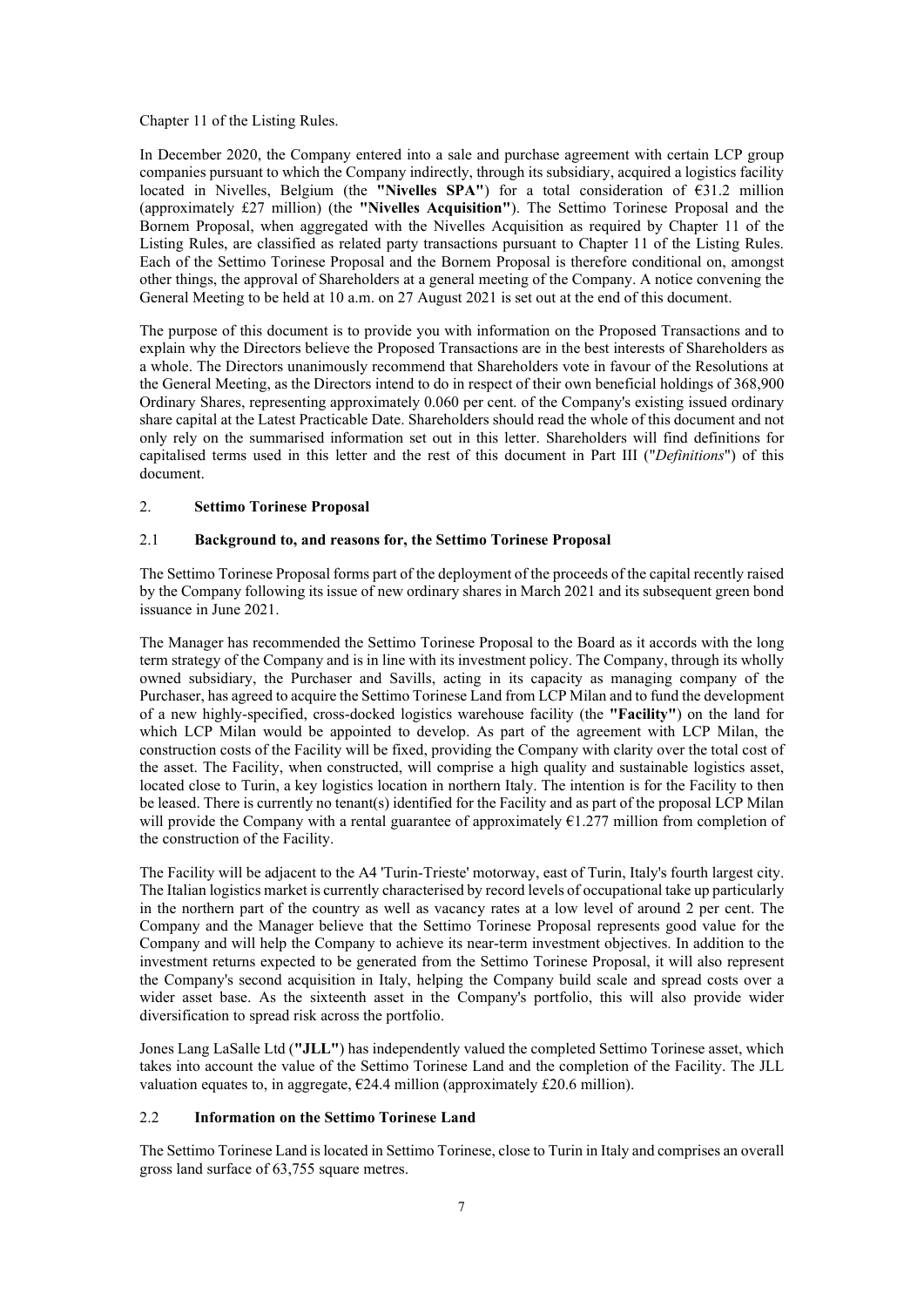LCP Milan submitted an application for a building permit from the Settimo Torinese local authorities concerning the development of the Facility on 10 March 2021 and, as at the Latest Practicable Date, it is expected that the permit will be granted by 30 September 2021 (the **"Settimo Torinese Building**  Permit"). Pursuant to the Sale Agreement, the delivery of the Settimo Torinese Building Permit to the Purchaser by no later than 30 September 2021 is a condition precedent to completion of the Settimo Torinese Proposal. The Facility is intended to comprise a gross leasable area of approximately 28,249 square metres and will be arranged as two equal size units in one single building, capable of being leased either as a single building or two separate buildings. The Facility is expected to achieve a BREEAM (Building Research Establishment Environmental Assessment Method) Very Good rating and to benefit from roof-mounted photovoltaic panels.

## 2.3 **Principal terms of the Settimo Torinese Proposal**

On 9 August 2021, Savills, acting in its capacity as managing company of the Purchaser, entered into a conditional framework agreement with LCP Milan, a wholly-owned subsidiary of LCP HoldCo, pursuant to which LCP Milan has agreed to sell and the Purchaser has agreed to purchase the Settimo Torinese Land (the **"Sale Agreement"**). Upon completion of the sale and purchase of the Settimo Torinese Land pursuant to the Sale Agreement, a development contract will be entered into by Savills, acting in its capacity as managing company of the Purchaser, pursuant to which LCP Milan will be appointed as development manager to procure the construction of the Facility from a third party general contractor (the **"Development Contract"** and, together with the Sale Agreement, the **"Settimo Torinese Agreements"**). The total consideration to be paid by the Company for the Settimo Torinese Land and the development of the Facility, including the development fees payable to LCP Milan and all other fees and costs, is fixed at  $\epsilon$ 24.39 million (approximately £20.6 million) (the **"Total Consideration")** reflecting an accretive net initial yield of 4.8 per cent. after purchase costs and non-recoverable expenditure. LCP HoldCo will act as guarantor of the payment obligations undertaken by LCP Milan under the Settimo Torinese Agreements.

The Sale Agreement is conditional on *inter alia* the approval of Shareholders at the General Meeting and issuance of the Settimo Torinese Building Permit by the Municipality of Settimo Torinese by no later than 30 September 2021.

The Company has agreed to pay a portion of the Total Consideration on completion under the Sale Agreement of an amount equal to €9.76 million (approximately £8.3 million) in cash to LCP Milan. A portion of this amount  $(64.89 \text{ million})$  reflects the consideration paid for the land itself and the remainder is to pay the development management fees to LCP Milan and indirectly to fund the first phase of construction of the Facility. The remaining amount of Total Consideration will be paid to LCP Milan as development management fees at certain phases over the period of the construction of the Facility.

As part of the proposal, LCP Milan has agreed to provide the Company with a rental guarantee from completion of the construction of the Facility based on 12 months ERV (Estimated Rental Value) being approximately €1.277 million (approximately £1.08 million) (excluding VAT, if any) assuming a rent of €45 per square metre on the warehouse space, subject to certain conditions which are customary for transactions of this nature (the **"Settimo Torinese Rental Guarantee"**). LCP HoldCo will also act as guarantor of the payment obligations undertaken by LCP Milan under the Settimo Torinese Rental Guarantee.

In addition, the photovoltaic panels are expected to provide the Company with an income of approximately €45,000 per annum.

Pursuant to the terms of the Sale Agreement, LCP Milan has given certain representations and warranties (on an indemnity basis) as to its title to the Settimo Torinese Land and its capacity to enter into the Sale Agreement, as well as other warranties regarding the consents required for the construction of the Facility having been obtained. In addition, the Purchaser has given certain customary representations and warranties as to its capacity to enter into the Settimo Torinese Agreements, its solvency and its ability to pay the consideration.

Under the Development Contract, LCP Milan will procure the construction of the Facility by appointing a general contractor for the design and construction of the Facility (the **"Contractor"**). The Contractor will provide, in favour of LCP Milan certain customary bank guarantees concerning the fulfilment of its obligations to construct the Facility, to remedy any defects and to carry out repairs following completion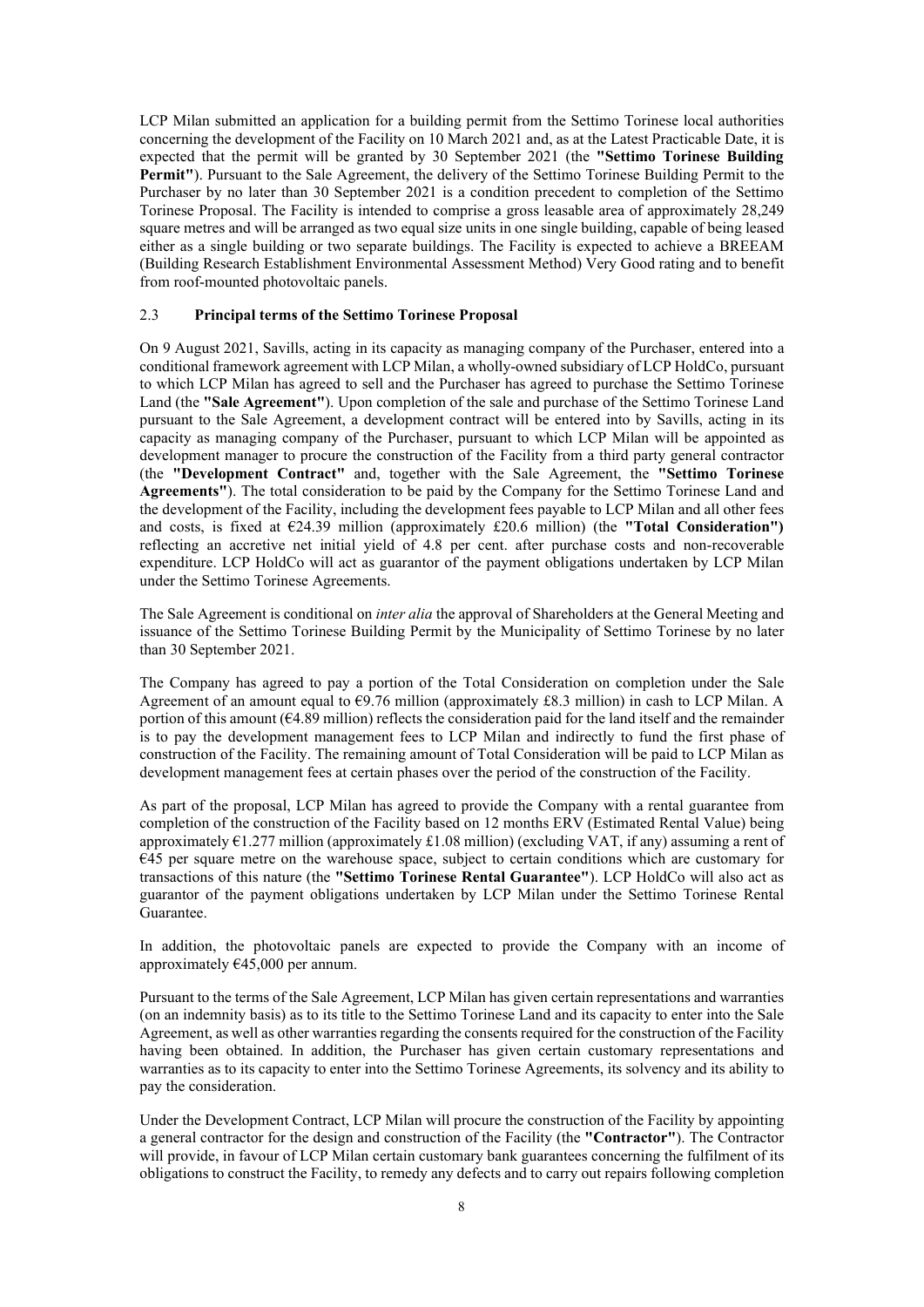of the construction of the Facility. LCP Milan will then assign all its rights and remedies (including the bank guarantee concerning the period following practical completion of the property works) under the contract entered into between LCP Milan and the Contractor to the Purchaser. LCP Milan has also granted the Purchaser an indemnity equal to any damage suffered by the Purchaser in the event of the Contractor failing to perform its contractual obligations, up to the maximum aggregate amount equal to the contract price under the Development Contract.

The Development Contract contains certain undertakings and obligations regarding each of the Purchaser and LCP Milan customary for an agreement for construction services.

The Purchaser will have the right to terminate the Development Contract in certain circumstances where LCP Milan fails to comply with its obligations thereunder.

The construction of the Facility is expected to complete in 2022.

The Settimo Torinese Agreements and the Settimo Torinese Rental Guarantee are governed by Italian law.

## 3. **Bornem Proposal**

## 3.1 **Background to, and reasons for, the Bornem Proposal**

The Company is in the process of building a new, circa 15,000 square meters, logistics facility on an unused area of land at the site it owns in Bornem, Belgium and has instructed a general contractor to construct the building. The Company needs to appoint a development manager to oversee the construction of the logistics facility on its behalf. LCP Belgium is well placed to act in this capacity for the Company due to its experience in the Belgian logistics development market and also because of its experience as asset manager for the Company's Belgian assets.

The Company believes that this investment will assist in achieving its performance targets. The Company's investment in this project accords with its investment strategy and is in line with its investment policy. The Company's total investment will be approximately  $\epsilon$ 7.2 million (approximately £6.1 million), which represents the expected construction costs, including development management costs. Once leased, the asset is expected to produce a yield on cost of approximately 9 per cent. per annum (excluding site cost as the Company previously acquired the land) and see strong capital value growth once it is leased. The Company is confident that the property will be leased shortly after completion due to the strong occupier demand and limited supply of new logistics buildings in the Brussels/Antwerp corridor.

#### 3.2 **Information on the Bornem Site**

The Group acquired a logistics park in Bornem, Belgium (the **"Bornem Logistics Park"**) in October 2018. The Bornem Logistics Park is held by the Group through one of its Belgium subsidiaries, Pakobo.

When acquired, the Bornem Logistics Park included two existing logistics facilities and three potential development plots on 45,000 square metres of vacant land. The Group sold one of the potential development plots comprising 16,000 square metres of vacant land in March 2020.

The Group received a building permit from the Belgian authorities in January 2020 to develop a new logistics warehouse (the **"Warehouse"**) on the two remaining plots (the **"Bornem Site"**).

The Bornem Site is a piece of land located at Klein-Mechelen 18C and 18D at 2880 Bornem, Belgium with a total area of approximately 29,000 square metres.

## 3.3 **Principal terms of the Bornem Development Management Agreement**

On 11 August 2021, Pakobo, a wholly-owned subsidiary of the Company, entered into a conditional development management agreement with LCP Belgium, a wholly-owned subsidiary of LCP HoldCo, pursuant to which LCP Belgium would be appointed as a development manager to assist with managing the development of the Bornem Site. The Bornem DMA is conditional on shareholder approval being received at the General Meeting.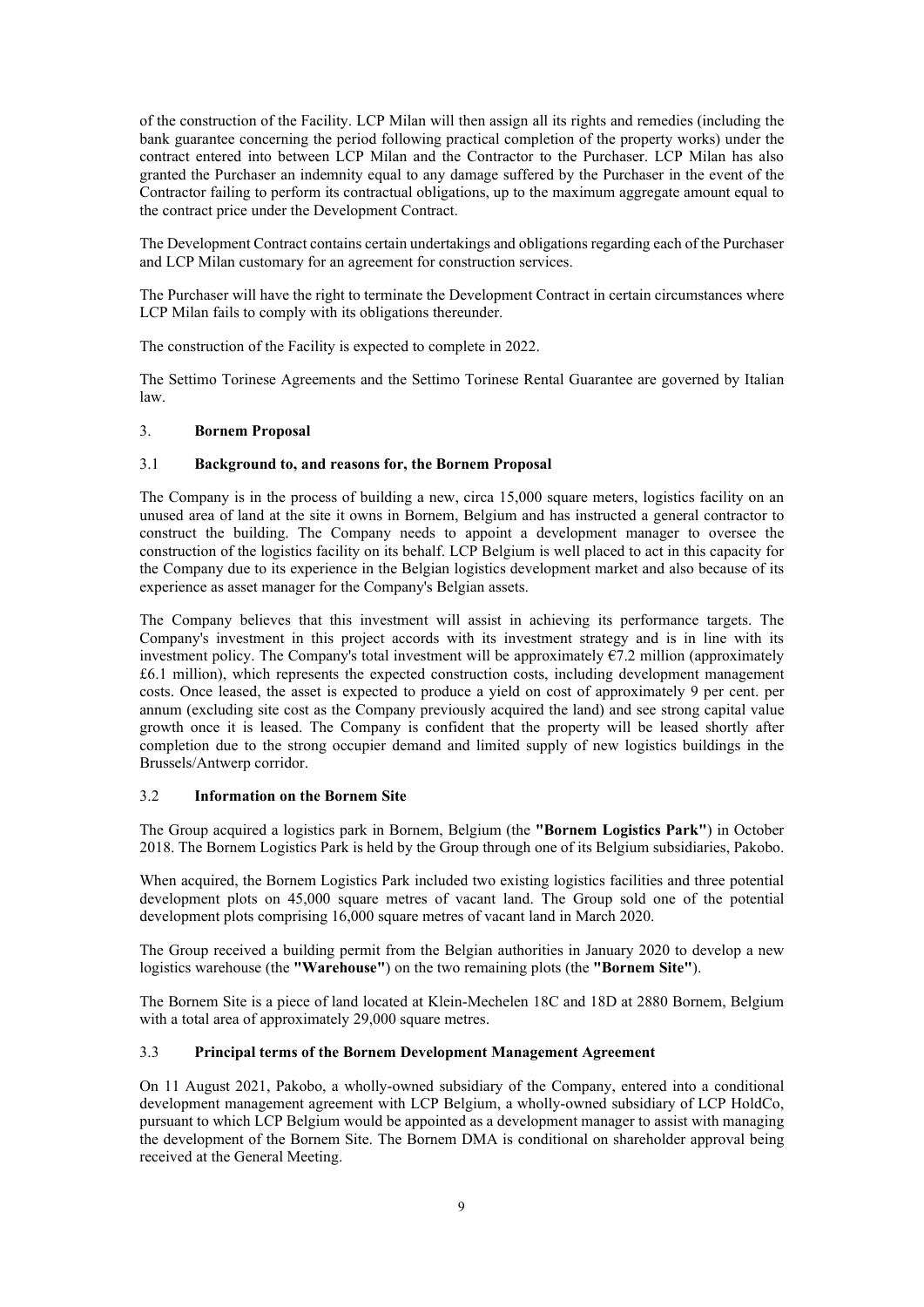The development of the Warehouse is expected to complete during Q4 2021.

The fees payable by Pakobo to LCP Belgium under the Bornem DMA for performance of the development management services are fixed and in aggregate are €990,203 (the **"Fees"**). The Fees will be paid by way of (i) an initial payment of €508,607 becoming due as soon as the agreement is entered into, and (ii) nine monthly instalments amounting to a total sum of €481,596 for the duration of the Bornem DMA. Pakobo will also reimburse any expenses incurred by LCP Belgium in carrying out its role as a development manager of the Bornem Site.

Under the Bornem DMA, during the construction of the Warehouse, a licence fee, amounting to a total sum of €173,557 (excluding VAT, if any), is payable by LCP Belgium to Pakobo and is payable in monthly instalments for the duration of the Bornem DMA.

Pursuant to the Bornem DMA, LCP Belgium will also provide the Company with a rental guarantee equivalent to the first 6 months' rent after completion of the development of the Warehouse, being up to €335,050 (excluding VAT, if any), subject to certain conditions (the **"Bornem Rental Guarantee"**). The Bornem DMA contains undertakings and obligations regarding each of Pakobo and LCP Belgium customary for a development management agreement.

Either party can terminate the Bornem DMA immediately by notice to the other party in certain circumstances, including where the other party is in material breach of its obligations and fails to remedy such breach within 30 working days, or such longer period as may be reasonable in the circumstances, and where the other party is in repudiatory breach of its obligations under the agreement. Pakobo also has the right to terminate the Bornem DMA immediately by notice to LCP Belgium if there is a change of control of LCP Belgium.

The Bornem DMA is governed by the laws of Belgium.

## 4. **Financial effects of the Proposed Transactions**

The consideration payable by the Group in connection with the Settimo Torinese Proposal and the fees payable in connection with the Bornem Proposal will be provided out of the existing cash resources of the Group. The Group's maximum capital expenditure in respect of the Proposed Transactions is expected to be, in aggregate, approximately  $E26$  million.

The Board, having been advised by the Manager, believes that the Proposed Transactions will enhance value for Shareholders. This statement is not meant or intended to be profit forecast, and should not be interpreted to mean that earnings per share of the Company will be a specific amount.

## 5. **Risk Factors**

Prior to making any decision to vote in favour of the Resolutions, Shareholders should carefully consider all the information contained in this document and the documents incorporated by reference herein, including, in particular, the specific risks and uncertainties described below.

The risks and uncertainties set out below are those which the Directors believe are the material risks relating to the Proposed Transactions. If any, or a combination, of these risks actually materialise, the business operations, financial condition and prospects of the Group could be materially and adversely affected.

The risks and uncertainties described below are not intended to be exhaustive and are not the only ones that face the Group. The information given is as at the date of this document and, except as required by the FCA, the London Stock Exchange, the Listing Rules and Disclosure and Transparency Rules or other applicable laws and/or regulations, will not be updated. Additional risks and uncertainties not currently known to the Directors, or that they currently deem immaterial, may also have an adverse effect on the business, financial condition, results of operations and prospects of the Group.

## *The Group will be dependent on the performance of LCP Milan and LCP Belgium in connection with the Proposed Transactions, either of which may fail to perform its contractual obligations*

The Group will be dependent on the performance of LCP Milan and LCP Belgium in connection with the Settimo Torinese Proposal and the Bornem Proposal, respectively. Whilst the Group has sought to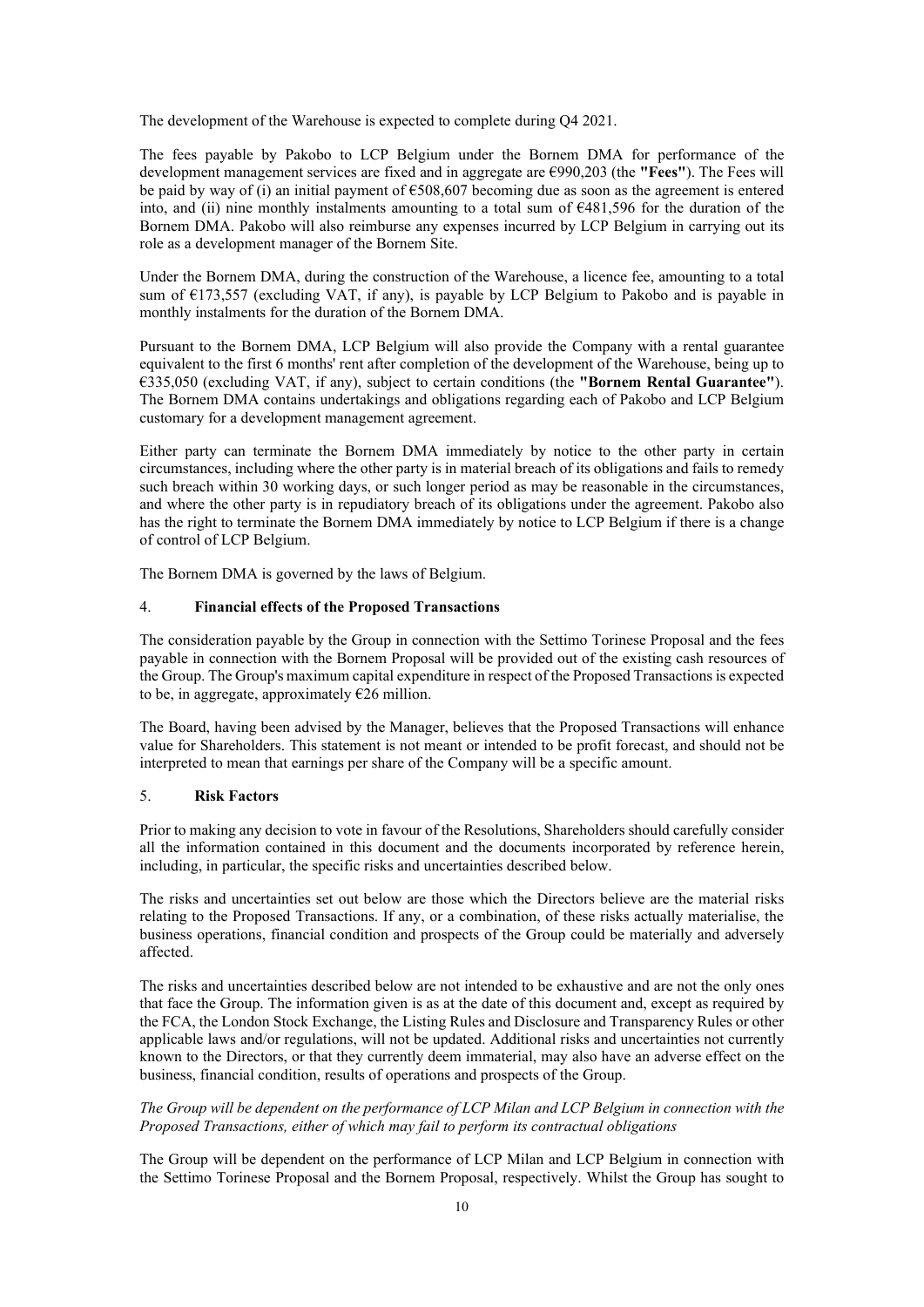negotiate contracts to contain appropriate warranty protection and other contractual protections, any failure to perform against contractual obligations on the part of LCP Milan and/or LCP Belgium, for example as a result of matters connected to the COVID-19 pandemic, could impact on the Group's cash flow and liquidity. Such risks may be heightened as a result of shortages of construction materials and labour in Belgium and Italy as a result of, amongst other things, the impact of the COVID-19 pandemic, additional restrictions on the movement of goods in and out of the United Kingdom following Brexit and/or the reduced flow of goods through the Suez Canal since the grounding of a container ship in March 2021. Any of these factors could increase the likelihood of LCP Milan or LCP Belgium failing to perform against their respective contractual obligations which may, in turn, have a material adverse effect on the Group's financial condition, business, prospects and results of operations.

In addition, there is a risk of disputes with LCP Milan and LCP Belgium should they fail to perform against contractual obligations. Any litigation or arbitration resulting from any such disputes may increase the Group's expenses and distract the Directors and the Manager from focusing their time on efforts to fulfil the strategy of the Group. There can be no assurance that the Group would be able to retain a new developer or contractor on acceptable terms or at all, or that the Group would be successful in any attempts to enforce its rights under the Settimo Torinese Agreements, the Settimo Torinese Rental Guarantee and/or the Bornem DMA (including, for the avoidance of doubt, the Bornem Rental Guarantee).

## *The Group will be exposed to counterparty credit risk in respect of LCP HoldCo, LCP Milan and LCP Belgium*

In the event that LCP HoldCo, LCP Milan and/or LCP Belgium fail to perform their contractual obligations in connection with the Proposed Transactions (including without limitation with respect to the Settimo Torinese Rental Guarantee and the Bornem Rental Guarantee), the Group will be reliant upon their creditworthiness for the purposes of seeking financial recourse against them. Whilst the Group has negotiated transaction documents containing appropriate warranty protection and other contractual protections, supported in the case of the Settimo Torinese Agreements and the Settimo Torinese Rental Guarantee by LCP HoldCo acting as guarantor, an inability of LCP HoldCo, LCP Milan and/or LCP Belgium to comply with their respective obligations (for example, as a result of liquidity issues and/or insolvency) could have a material adverse impact on the value of the Proposed Transactions and could result in delays to completion. Protracted disputes or litigation could also have a negative impact on the Group's reputation and its wider relationship with LCP HoldCo in the context of its role as asset manager of the Company's portfolio of assets. Any of the above could have a material adverse effect on the Group's financial condition, business, prospects and results of operations.

## *The Settimo Torinese Building Permit has not yet been obtained*

As at the Latest Practicable Date, the Settimo Torinese Building Permit had not been obtained from the Settimo Torinese local authorities and its delivery is a condition precedent to completion of the acquisition of the Settimo Torinese Land. Whilst it is anticipated that the Settimo Torinese Building Permit will be received from the local authorities by 30 September 2021, obtaining planning consents can involve a degree of uncertainty. Therefore, until the permit has been obtained, there can be no assurance that completion of the acquisition of the Settimo Torinese Land will, subject to the approval of Shareholders at the General Meeting, complete in a timely manner or at all. As noted in paragraph 10 of this letter below, the Board believes that the Settimo Torinese Proposal is in the best interest of Shareholders taken as a whole, such that if the acquisition does not proceed, the anticipated benefits of the Settimo Torinese Proposal will not be realised by the Group or the Company's Shareholders.

#### 6. **General Meeting**

This document includes a Notice convening a General Meeting to be held at the offices of the Company at 3rd Floor, 6 Duke Street, St James's, London, SW1Y 6BN on 27 August 2021 at 10 a.m.. The purpose of the General Meeting is to consider and, if thought fit, to pass the Resolutions. Each of the Resolutions is intended to be proposed as an Ordinary Resolution.

The Company has been monitoring closely the evolving situation relating to the Coronavirus (COVID-19) pandemic. While the Board's current expectation is that there will be no restrictions on social contact at the time of our General Meeting, there can be no guarantee that this will be the case.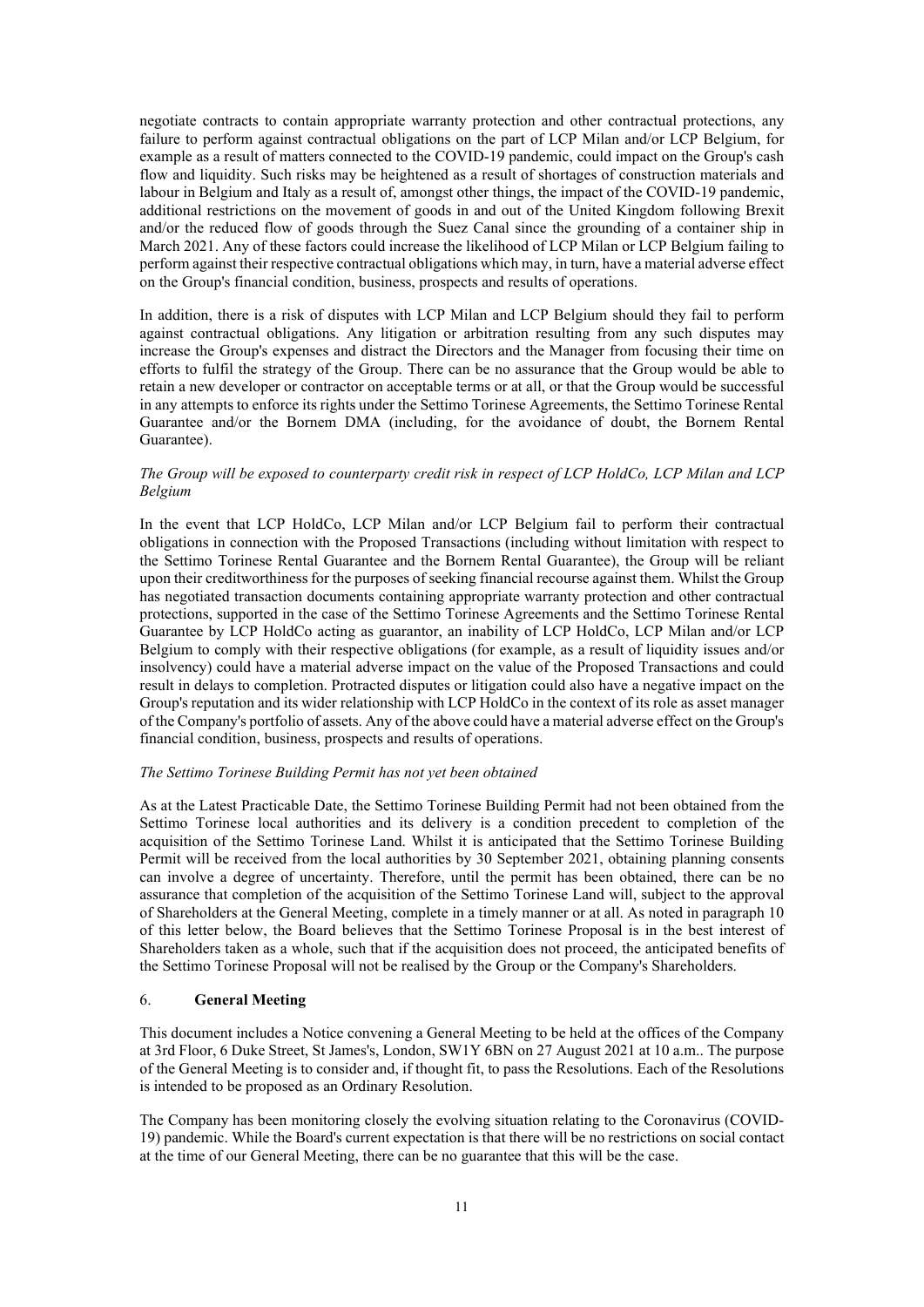The priority of the Board at this time is the health, safety and wellbeing of all Shareholders and Directors. Shareholders should carefully consider whether or not it is appropriate to attend the General Meeting.

Shareholders are strongly encouraged to exercise their voting rights by completing and submitting a Form of Proxy. It is highly recommended that Shareholders submit their Form of Proxy as early as possible to ensure that their votes are counted at the General Meeting. Shareholders are strongly encouraged to appoint the chairman of the General Meeting as their proxy to ensure that each Shareholder's vote will be counted.

The situation in respect of COVID-19 may change rapidly and Shareholders should note that further changes may need to be put in place at short notice in relation to the General Meeting.

The Company will continue to monitor closely the situation in the lead up to the General Meeting and will make any further updates as required about the meeting on its website at www.tritaxeurobox.co.uk.

In summary, the Resolutions seek the approval of Shareholders to do all such acts and things and execute all such documents as they may in their absolute discretion consider necessary and/or desirable in order to implement and complete the Proposed Transactions. Please note that this is not the full text of the Resolutions and you should read this section in conjunction with the Notice of General Meeting set out at the end of this document.

## 7. **Action to be taken**

A Form of Proxy for the General Meeting is enclosed. Shareholders are requested to complete the Form of Proxy in accordance with the instructions printed on it and return it as soon as possible and in any case so as to be received by the Company's registrars, Computershare Investor Services PLC, The Pavilions, Bridgwater Road, Bristol BS99 6ZY no later than 10 a.m. on 25 August 2021. Alternatively, Shareholders may wish to register their proxy vote online; to do so, Shareholders must visit www.investorcentre.co.uk/eproxy where details of the procedure are shown. The Shareholder Reference Number, Control Number and PIN shown on the Form of Proxy will be required to complete the procedure. Details of the process of registering online are also set out in the Form of Proxy. Shareholders are strongly encouraged to ensure that their votes are counted at the General Meeting by appointing the chairman of the General Meeting as their proxy and submitting their completed Forms of Proxy to the Company's registrars, Computershare Investor Services PLC, The Pavilions, Bridgwater Road, Bristol BS99 6ZY as soon as possible and, in any event, no later than 10 a.m. on 25 August 2021. Shareholders can also appoint a proxy and indicate their voting instructions online at www.investorcentre.co.uk/eproxy, through CREST or via the Proxymity platform. If you hold your shares through a nominee service, please contact the nominee service provider regarding the process for appointing a proxy. If you hold your shares in CREST, you may appoint a proxy by completing and transmitting a CREST proxy instruction form so that it is received by Computershare Investor Services PLC (under CREST participant ID 3RA50) by no later than 10 a.m. on 25 August 2021. The time of receipt will be taken to be the time from which Computershare Investor Services PLC is able to retrieve the message by enquiry to CREST in the manner prescribed by CREST.

#### 8. **Further information**

Your attention is drawn to the further information contained in Part II ("*Additional Information*") and Part III ("*Definitions*") of this document. Shareholders should read the whole of this document and not rely solely on information surmised in this letter.

## 9. **Related party transactions**

LCP and LCP HoldCo are related parties of the Company on account of each being an associate of the Related Party Directors who are former directors of certain subsidiaries of the Company (being the Belgian Subsidiaries) formed for the purposes of holding certain of the Group's assets in Belgium (including in Nivelles and Bornem). As a result, the Proposed Transactions have been deemed to be related party transactions for the purposes of Chapter 11 of the Listing Rules.

The Board, having been so advised by Jefferies acting in its capacity as the Company's sponsor, considers the Proposed Transactions to be fair and reasonable as far as Shareholders are concerned. In providing advice to the Board, Jefferies has taken into account the Board's commercial assessment of the Proposed Transactions.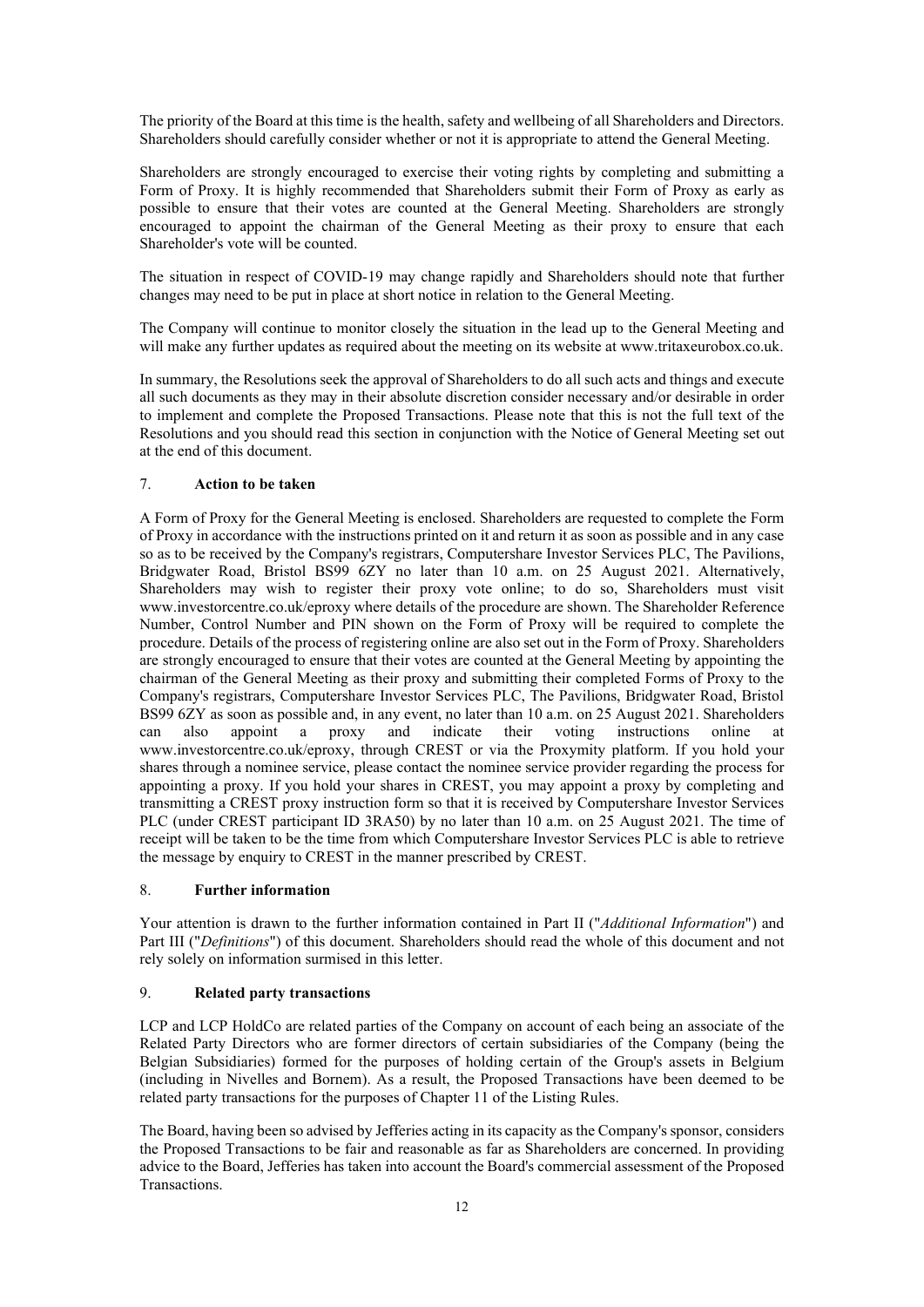## 10. **Recommendation**

The Board considers each of the Proposed Transactions to be in the best interests of the Shareholders as a whole. The Board unanimously recommends that Shareholders vote in favour of the Resolutions at the General Meeting, as the Directors intend to do so in respect of their own beneficial holdings of 368,900 Ordinary Shares, representing approximately 0.060 per cent. of the Company's existing issued ordinary share capital at the Latest Practicable Date.

Yours faithfully,

**Robert Orr** 

*Independent Chairman*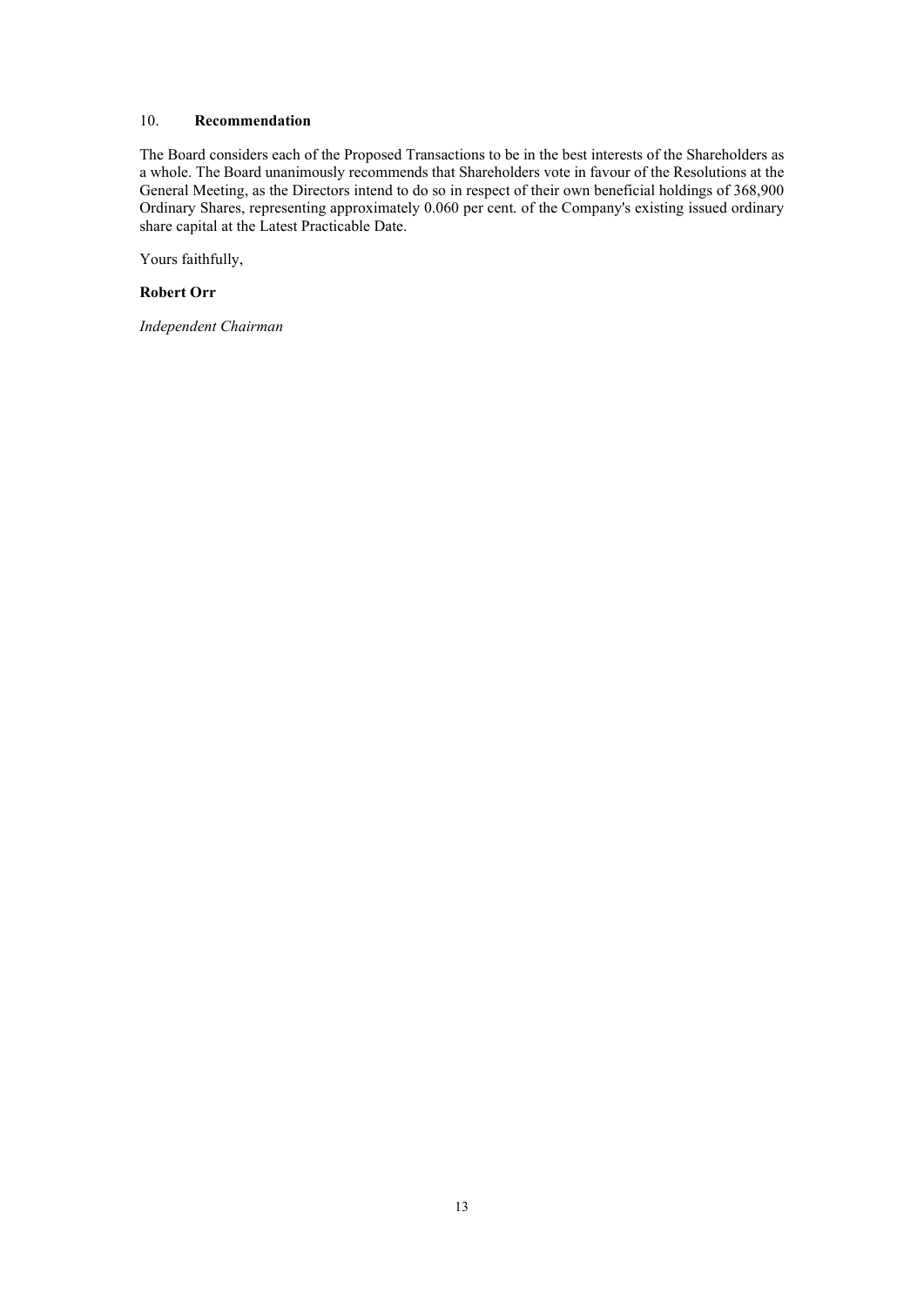## **PART II – ADDITIONAL INFORMATION**

## **1. Responsibility**

The Company and its Directors, whose names appear in paragraph 3 below, accept responsibility for the information contained in this document. To the best of the knowledge and belief of the Company and the Directors (who have taken all reasonable care to ensure that such is the case) the information contained in this document is in accordance with the facts and does not omit anything likely to affect the import of such information.

## **2. Company Information**

The Company was incorporated as a public limited company in the United Kingdom under the Companies Act on 17 May 2018 with company number 11367705. On 8 June 2018, the Company was granted a certificate under section 761 of the Companies Act entitling it to commence business and to exercise its borrowing powers. The Company has given notice to the Registrar of Companies of its intention to carry on business as an investment company pursuant to section 833 of the Companies Act.

The registered office and principal place of business of the Company is 3rd Floor, 6 Duke Street, St James's, London SW1Y 6BN and the telephone number is +44 (0)20 7290 1616. The Company's LEI is 213800HK59N7H979QU33.

The principal legislation under which the Company operates is the Companies Act.

The Manager, Tritax Management LLP, is a limited liability partnership incorporated in the United Kingdom on 2 March 2007 with registered number OC326500. The registered office of the Manager is Bow Bells House, 1 Bread Street, London EC4M 9HH, United Kingdom. The Manager's telephone number is +44 (0)20 7290 1616.

#### **3. Directors**

The Directors of the Company are:

| Independent Chairman               |
|------------------------------------|
| Senior Independent Director        |
| Independent Non-Executive Director |
| Independent Non-Executive Director |
|                                    |

## **4. Directors' Interests**

Save as set out in the table below, no Director (nor his or her connected persons) has any interests (beneficial or non-beneficial) in the share capital of the Company as at the Latest Practicable Date:

| <b>Director</b>    | Number of<br>Ordinary<br><b>Shares</b> | Percentage of<br>issued share<br>capital |
|--------------------|----------------------------------------|------------------------------------------|
| Robert Orr         | 30,000                                 | $0.005\%$                                |
| Keith Mansfield    | 290,000                                | $0.047\%$                                |
| Taco de Groot      | 42,000                                 | $0.007\%$                                |
| Eva-Lotta Sjöstedt | 6,900                                  | $0.001\%$                                |

#### **5. Related Party Directors' Framework Services Agreement**

The Related Party Directors have entered into a framework services agreement (as amended, amended and restated and supplemented from time to time) with the Company, LCP Belgium and the Belgian Subsidiaries pursuant to which the Related Party Directors have each agreed to act as directors and day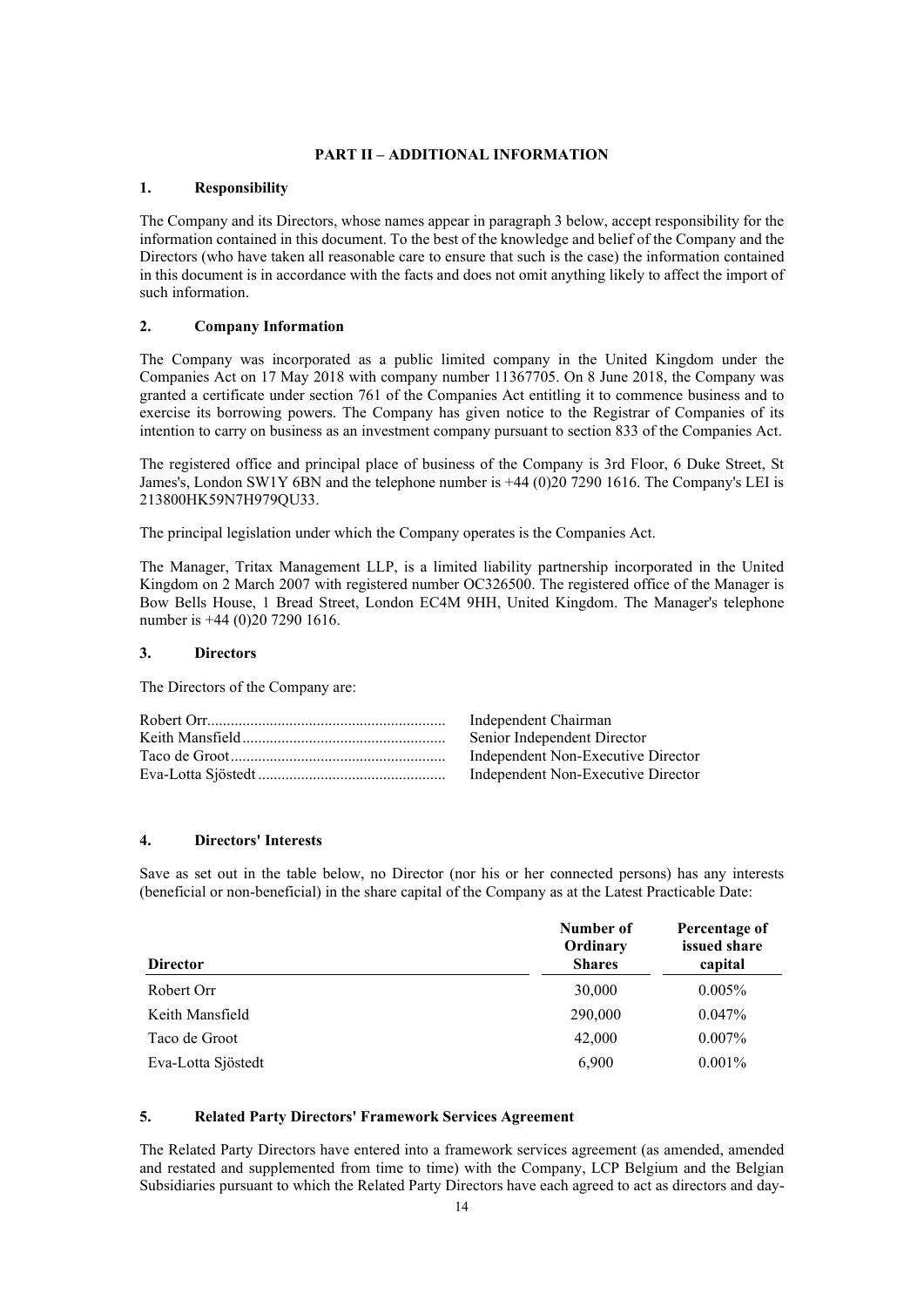to-day managers of the Belgian Subsidiaries. The framework services agreement can be terminated by any party with one months' notice. Neither of the Related Party Directors are entitled to any benefits upon termination of their services pursuant to the terms of the framework services agreement.

## **6. Related Party Directors' Interests in Ordinary Shares**

As at the Latest Practicable Date, the Related Party Directors had no interests in any Ordinary Shares.

## **7. Interests of Major Shareholders**

Other than as set out in the table below, as at the Latest Practicable Date, the Company was not aware of any person who was directly or indirectly interested in 3 per cent. or more of the issued share capital of the Company.

| <b>Shareholder</b>                                                             | Number of<br>existing<br>Ordinary<br><b>Shares</b> | Percentage of<br>existing<br>issued share<br>capital |
|--------------------------------------------------------------------------------|----------------------------------------------------|------------------------------------------------------|
|                                                                                |                                                    |                                                      |
| Aviva Investors                                                                | 45,431,409                                         | 7.38%                                                |
| Hazelview Securities Inc. (formerly Timbercreek Investment<br>Management Inc.) | 29,880,099                                         | 4.85%                                                |
| <b>CCLA</b> Investment Management                                              | 28,306,879                                         | 4.60%                                                |
| EFG Harris Allday, stockbrokers                                                | 25, 371, 261                                       | 4.12%                                                |
| East Riding of Yorkshire                                                       | 23,885,000                                         | 3.88%                                                |
| <b>BlackRock</b>                                                               | 22,899,898                                         | 3.72%                                                |
| Close Brothers Asset Management                                                | 22,079,995                                         | 3.59%                                                |
| Fidelity International                                                         | 21,851,844                                         | $3.55\%$                                             |
| Primonial REIM                                                                 | 19,535,315                                         | 3.17%                                                |
| <b>TIAA</b> Investments                                                        | 18,598,497                                         | $3.02\%$                                             |

## **8. Related Party Transactions**

Save as disclosed in Note 10 to the 2019 Annual Report, Note 10 to the 2020 Annual Report and Note 17 to the 2021 Half-Yearly Results, and other than the Proposed Transactions and the Nivelles Acquisition, neither the Company nor any member of the Group has entered into any related party transactions (which for these purposes means those set out in UK-adopted international accounting standards).

## **9. Material Contracts**

Other than:

- the Nivelles SPA (further details of which can be found below); and
- the Settimo Torinese Agreements, the Bornem DMA (including, for the avoidance of doubt, the Bornem Rental Guarantee) and the Settimo Torinese Rental Guarantee (further details of which can be found in Part I ("*Letter from the Chairman*") of this document),

there are no material contracts, other than contracts entered into in the ordinary course of business, to which the Company or any member of the Group is a party, that in the opinion of the Company contain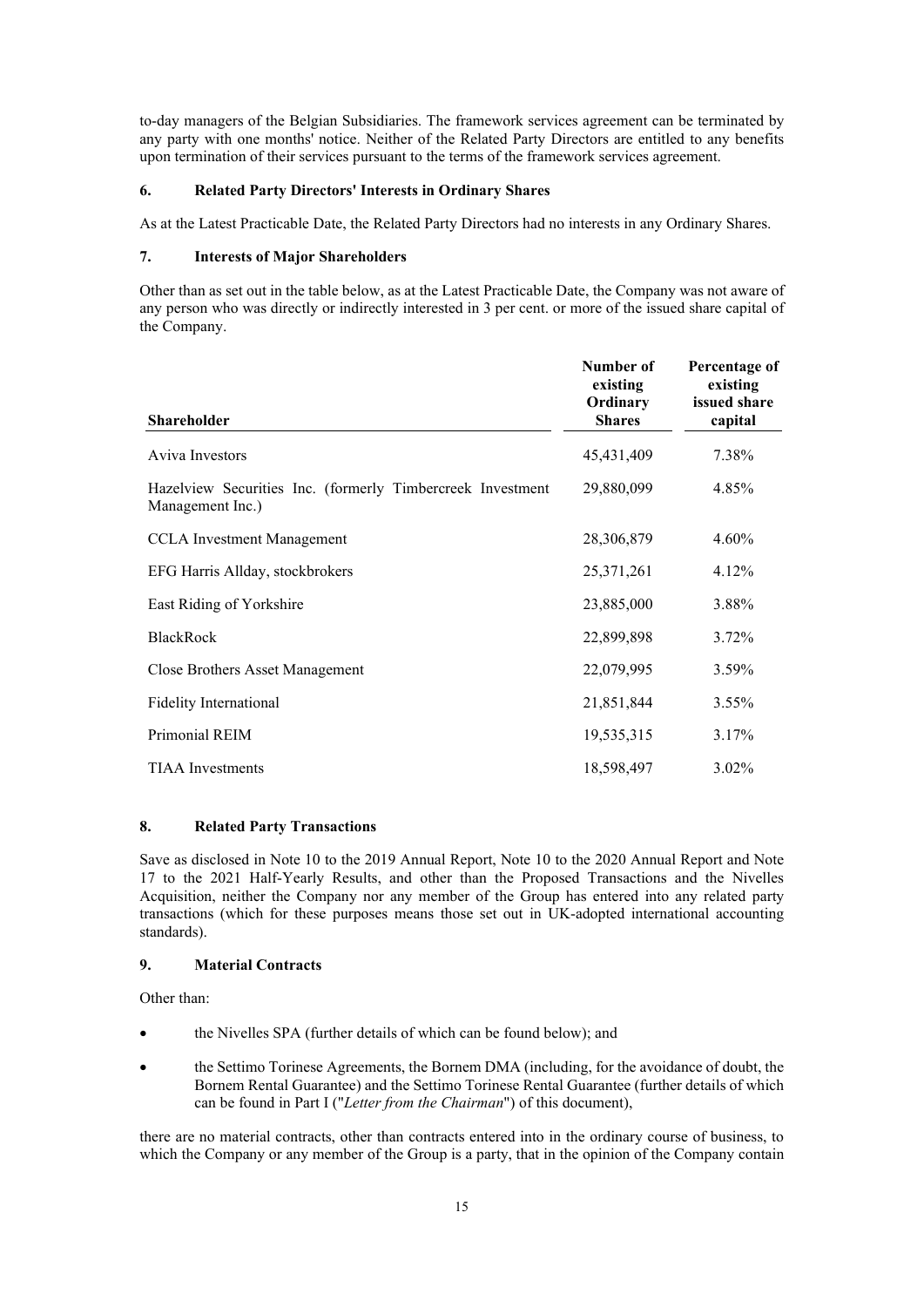information that Shareholders would reasonably require to make a properly formed assessment of how to vote on the Resolutions.

#### *Nivelles SPA*

On 1 December 2020, the Company entered into a sale and purchase agreement with LCP HoldCo and LCP Belgium NV (together, the **"LCP Nivelles Sellers"**), pursuant to which the LCP Nivelles Sellers agreed to sell, and the Company agreed to purchase, the entire issued share capital of LCP Nivelles DC NV (**"LCP Nivelles"**). Following satisfaction of the conditions precedent, the acquisition completed on 29 January 2021. LCP Nivelles is the owner of two parcels of land and an under-construction logistics facility on such land, comprising the Nivelles asset. The Nivelles asset reached practical completion by mid-December 2020.

The Company agreed to pay (or have LCP Nivelles pay) an amount equal to the amount outstanding (together with accrued interest) under an intercompany loan from LCP HoldCo to LCP Nivelles. The Company also agreed to pay (or have LCP Nivelles pay) an amount equal to the amount outstanding (together with accrued interest) under an existing bank facility to LCP Nivelles for the purposes of repaying amounts owed thereunder.

Customary representations and warranties were provided by the LCP Nivelles Sellers relating to their capacity and authority, the business and shares of LCP Nivelles, and the assets and property owned by LCP Nivelles (including the Nivelles asset).

The LCP Nivelles Sellers agreed to indemnify the Company in respect of losses arising out of breaches of representations and warranties given by them, subject to certain customary limitations. The LCP Nivelles Sellers agreed to indemnify the Company (or, at the election of the Company, LCP Nivelles) in respect of losses arising out of the execution and evolution of certain construction works at the Nivelles asset, subject to certain customary limitations.

The consideration payable under the Nivelles SPA was €31.2 million, subject to adjustments as outlined in the Nivelles SPA.

The Nivelles SPA is governed by Belgian law.

#### **10. Significant Change**

Save as set out below, there has been no significant change in the financial position of the Group since 31 March 2021, being the date to which the latest financial information has been prepared.

As announced by the Company on:

- (a) 1 April 2021, the Company acquired two new assets in Germany for a total consideration of €290.9 million;
- (b) 27 May 2021, the Company issued €500 million of senior unsecured green bonds maturing on 2 June 2026; and
- (c) 16 June 2021, the Company acquired a new asset in the Port of Gothenburg, Sweden for SEK474 million.

## **11. Consents**

Jefferies has given and has not withdrawn its written consent to the inclusion in this document of the references to its name in the form and context in which they are included.

JLL has given and has not withdrawn its written consent to the inclusion in this document of, the references to its name in the form and context in which they are included.

## **12. Documentation Incorporated by Reference**

Information from the following documents has been incorporated into this Circular by reference: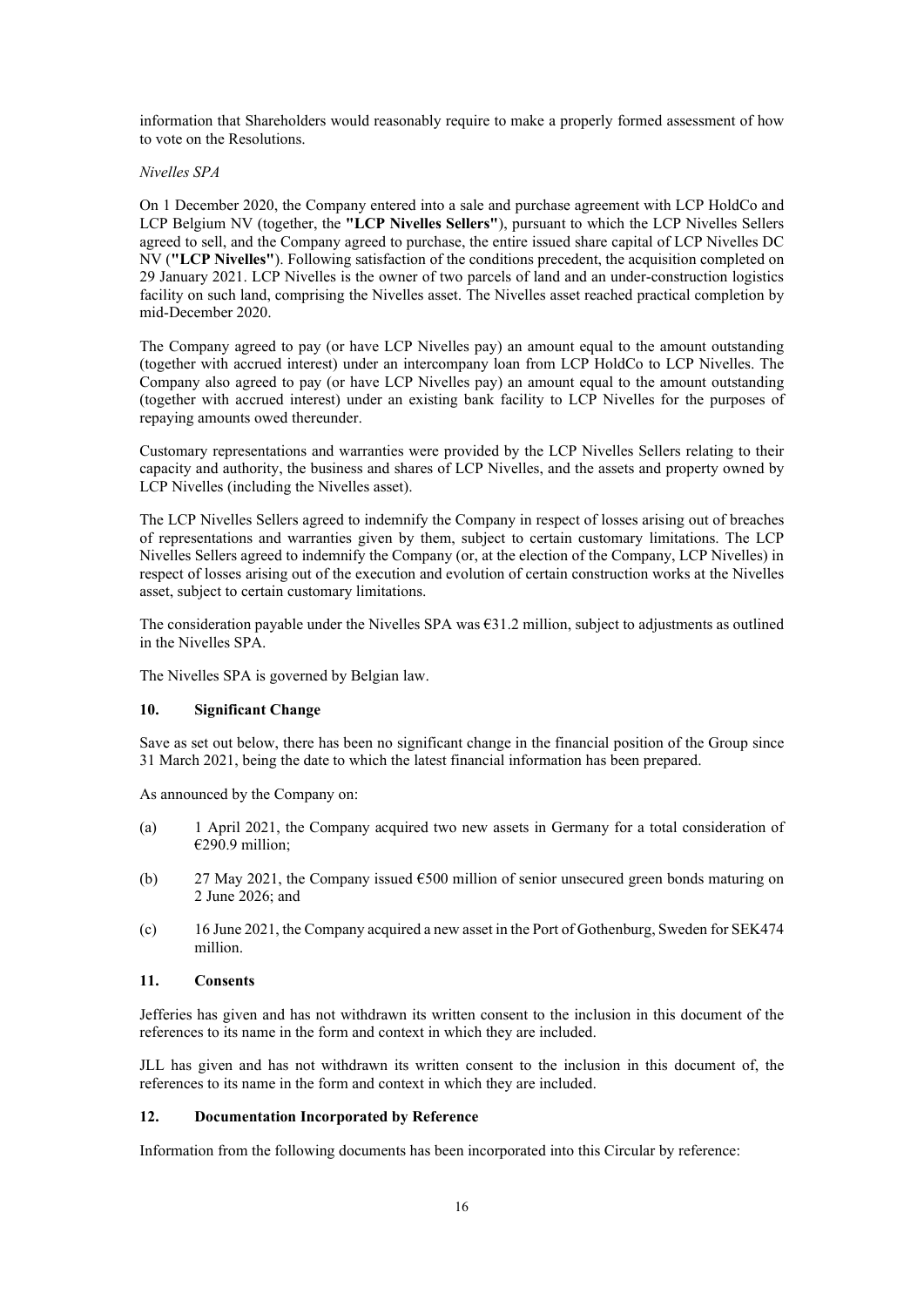| <b>Documents</b><br>reference | containing                              | information | incorporated | by | Paragraph of this Circular                           |
|-------------------------------|-----------------------------------------|-------------|--------------|----|------------------------------------------------------|
|                               | Note 10 to the 2019 Annual Report,      |             |              |    | Paragraph 8 in Part II<br>("Additional Information") |
|                               | Note 10 to the 2020 Annual Report       |             |              |    | Paragraph 8 in Part II<br>("Additional Information") |
|                               | Note 17 to the 2021 Half-Yearly Results |             |              |    | Paragraph 8 in Part II<br>("Additional Information") |

## **13. Documentation Available for Inspection**

Copies of the following documents will be available for inspection during normal business hours on business days at the Company's registered office at 3rd Floor, 6 Duke Street, St James's, London, SW1Y 6BN, United Kingdom and on the Company's website at www.tritaxeurobox.co.uk from the date of this document until the close of the General Meeting:

- (a) the Memorandum of Association and Articles of Association of the Company;
- (b) the 2019 Annual Report, the 2020 Annual Report and the 2021 Half-Yearly Results;
- (c) the consent letters referred to in paragraph 11 of this Part II ("*Additional Information*") of this document; and
- (d) this document.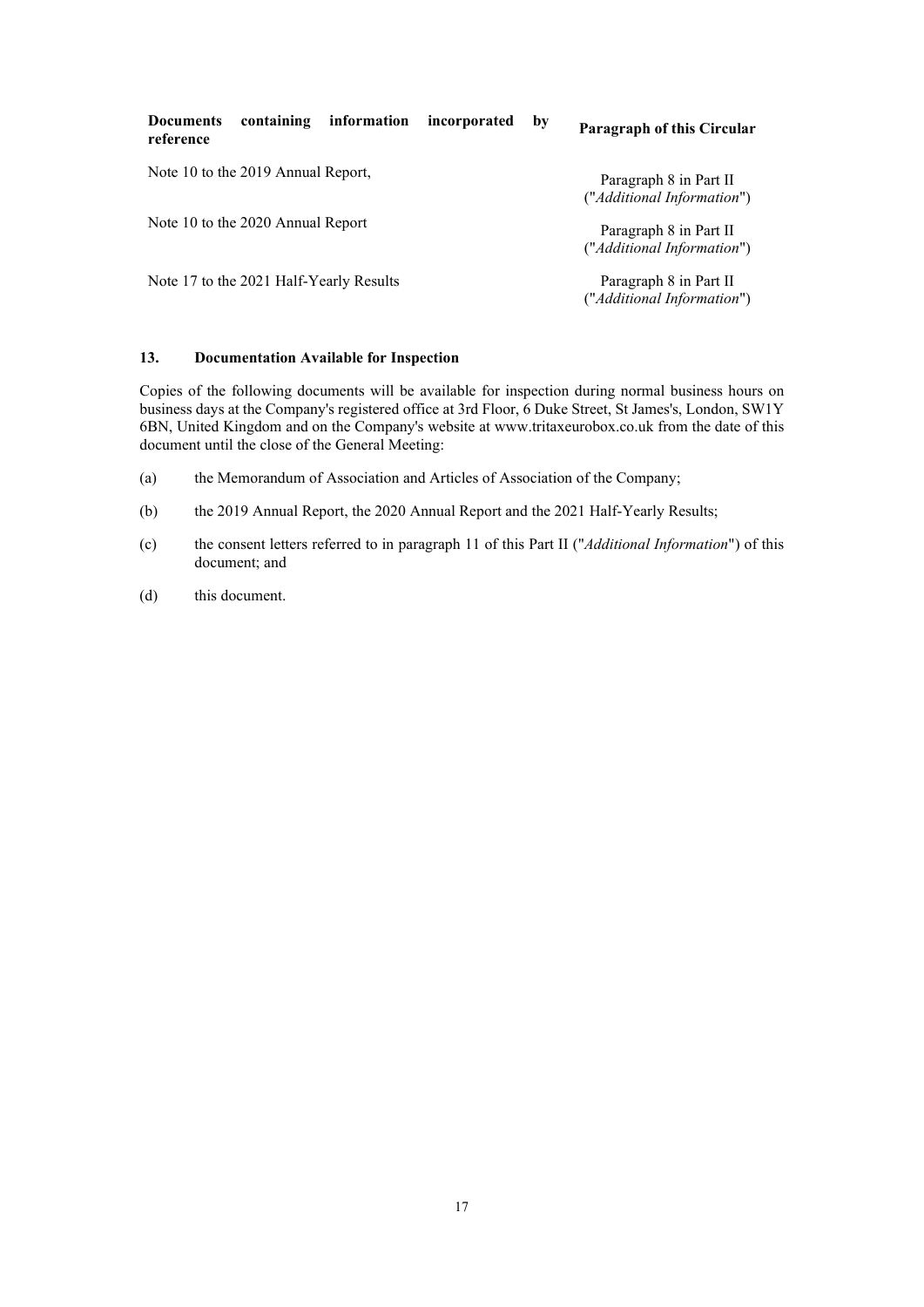## **PART III – DEFINITIONS**

The following definitions apply throughout this document, the Notice of General Meeting and the accompanying Form of Proxy unless the context otherwise requires.

| "2019 Annual Report"                          | the Annual Report and Accounts for 2019, containing the Group's<br>audited consolidated financial statements for the 15 months ended<br>30 September 2019;                                                                        |  |
|-----------------------------------------------|-----------------------------------------------------------------------------------------------------------------------------------------------------------------------------------------------------------------------------------|--|
| "2020 Annual Report"                          | the Annual Report and Accounts for 2020, containing the Group's<br>audited consolidated financial statements for the year ended 30<br>September 2020;                                                                             |  |
| "2021 Half-Yearly Results"                    | the half-yearly financial results of the Group for the 6 months<br>ending 31 March 2021;                                                                                                                                          |  |
| "Articles" or "Articles of<br>Incorporation"  | the articles of incorporation of the Company, as amended from<br>time to time;                                                                                                                                                    |  |
| "Belgian Subsidiaries"                        | Pakobo N.V., Panton Kortenberg Vastgoed N.V., Rumst Logistics<br>II N.V., Rumst Logistics III N.V. and Tritax Eurobox (Belgium)<br>Holdco N.V.;                                                                                   |  |
| "Board" or "Directors"                        | the directors of the Company as at the date of this document whose<br>names are set out on the first page of Part I ("Letter from the<br>Chairman") and in paragraph 3 of Part II ("Additional<br>Information") of this document; |  |
| "Companies Act"                               | the Companies Act 2006;                                                                                                                                                                                                           |  |
| "Company"                                     | Tritax EuroBox plc (with registered number 11367705);                                                                                                                                                                             |  |
| "CREST"                                       | the paperless settlement system operated by Euroclear governed by<br>the CREST Regulations and any successor system or operator for<br>the purposes of the CREST Regulations;                                                     |  |
| "CREST Manual"                                | the current version of the CREST Manual which at the date of this<br>document is available on www.euroclear.co.uk/CREST;                                                                                                          |  |
| "CREST Proxy Instructions"                    | a proxy appointment or instruction made using the CREST service<br>via an appropriate CREST message;                                                                                                                              |  |
| "CREST Regulations"                           | the Uncertificated Securities Regulations 2001 (S.I. 2001, No.<br>$3755$ ;                                                                                                                                                        |  |
| "CREST Sponsor"                               | a CREST participant admitted to CREST as a CREST sponsor;                                                                                                                                                                         |  |
| "CREST Sponsored<br>Member"                   | a CREST member admitted to CREST as a sponsored member;                                                                                                                                                                           |  |
| "Disclosure and<br><b>Transparency Rules"</b> | the disclosure guidance and the transparency rules sourcebook<br>made by the FCA pursuant to section 73A of the FSMA, as<br>amended;                                                                                              |  |
| "Euroclear"                                   | Euroclear UK & Ireland Limited, the operator of CREST;                                                                                                                                                                            |  |
| "FCA"                                         | the Financial Conduct Authority, including acting in its capacity as<br>a competent authority for the purposes of Part VI of the FSMA;                                                                                            |  |
| "Form of Proxy"                               | the form of proxy accompanying this document for use by<br>Shareholders in connection with the General Meeting;                                                                                                                   |  |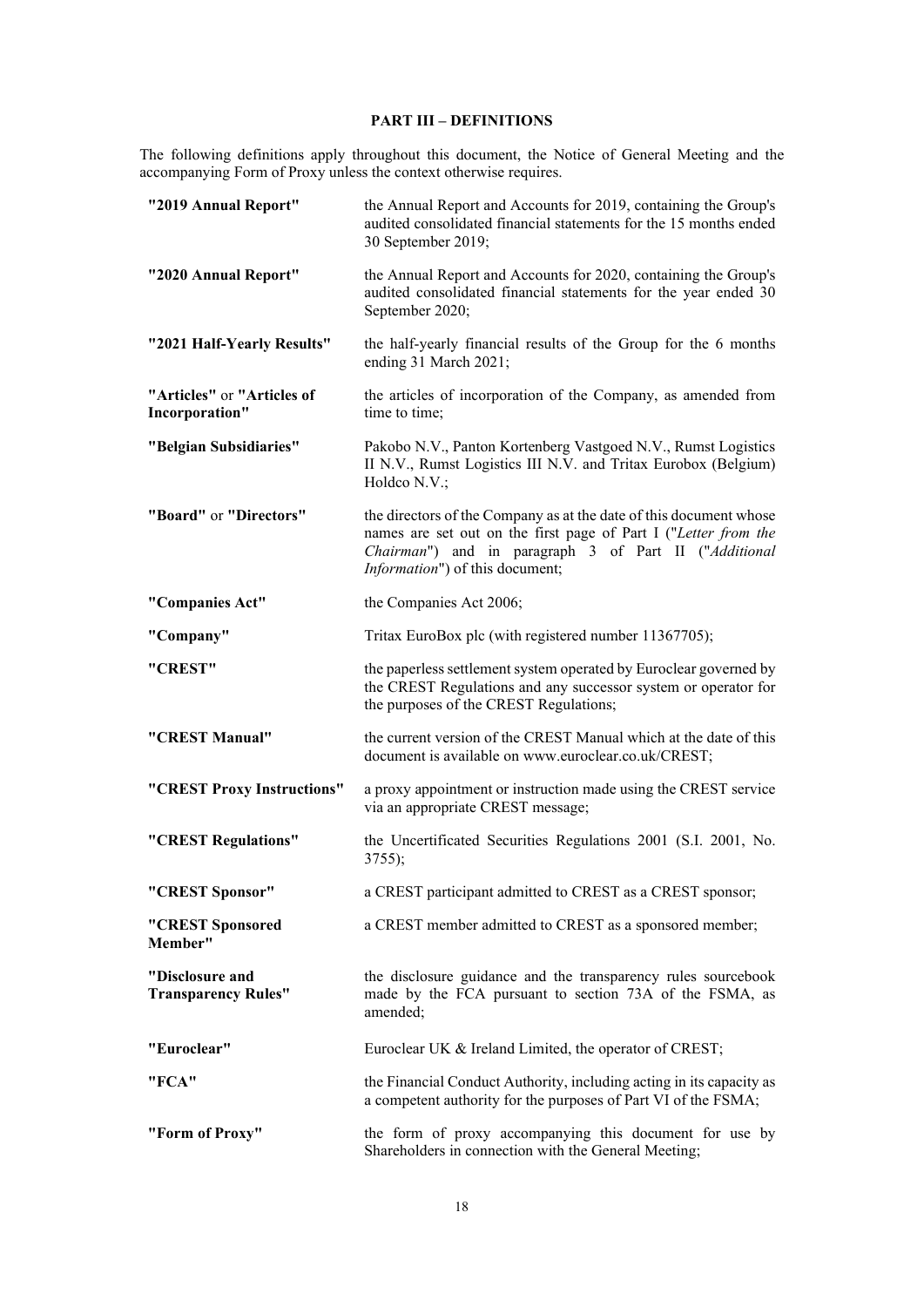| "FSMA"                                     | the Financial Services and Markets Act 2000, as amended;                                                                                                                                                                                       |  |
|--------------------------------------------|------------------------------------------------------------------------------------------------------------------------------------------------------------------------------------------------------------------------------------------------|--|
| "General Meeting"                          | the general meeting of the Company to be held at 10 a.m. on 27<br>August 2021 at 3rd Floor, 6 Duke Street, St James's, London,<br>SW1Y 6BN, including any adjournment thereof, notice of which<br>is set out in the Notice of General Meeting; |  |
| "Group"                                    | the Company as its subsidiary undertakings from time to time;                                                                                                                                                                                  |  |
| "Jefferies"                                | Jefferies International Limited;                                                                                                                                                                                                               |  |
| "Latest Practicable Date"                  | the latest practicable date prior to publication of this document,<br>being 10 August 2021;                                                                                                                                                    |  |
| "Listing Rules"                            | the listing rules made by the FCA pursuant to section 73A of the<br>FSMA, as amended;                                                                                                                                                          |  |
| "London Stock Exchange"                    | the London Stock Exchange plc;                                                                                                                                                                                                                 |  |
| "Manager"                                  | the Company's investment manager, Tritax Management LLP<br>(with registered number OC326500);                                                                                                                                                  |  |
| "Notice of General Meeting"<br>or "Notice" | the notice of General Meeting set out at the end of this document;                                                                                                                                                                             |  |
| "Ordinary Resolution"                      | a resolution passed by a majority of more than 50 per cent. of the<br>votes cast, whether in person or by proxy;                                                                                                                               |  |
| "Ordinary Shares"                          | the ordinary shares in the capital of the Company;                                                                                                                                                                                             |  |
| "Proposed Transactions"                    | the Settimo Torinese Proposal and the Bornem Proposal;                                                                                                                                                                                         |  |
| "Related Party Directors"                  | Mr Kristof Verstraeten and Mr Steven De Bie;                                                                                                                                                                                                   |  |
| "Related Party Transaction"                | has the meaning given to it in the Listing Rules;                                                                                                                                                                                              |  |
| "Resolutions"                              | the resolutions relating to the Proposed Transactions to be<br>proposed at the General Meeting as set out in the Notice of<br>Meeting;                                                                                                         |  |
| "Shareholders"                             | holders of Ordinary Shares; and                                                                                                                                                                                                                |  |
| "UK" or "United Kingdom"                   | the United Kingdom of Great Britain and Northern Ireland.                                                                                                                                                                                      |  |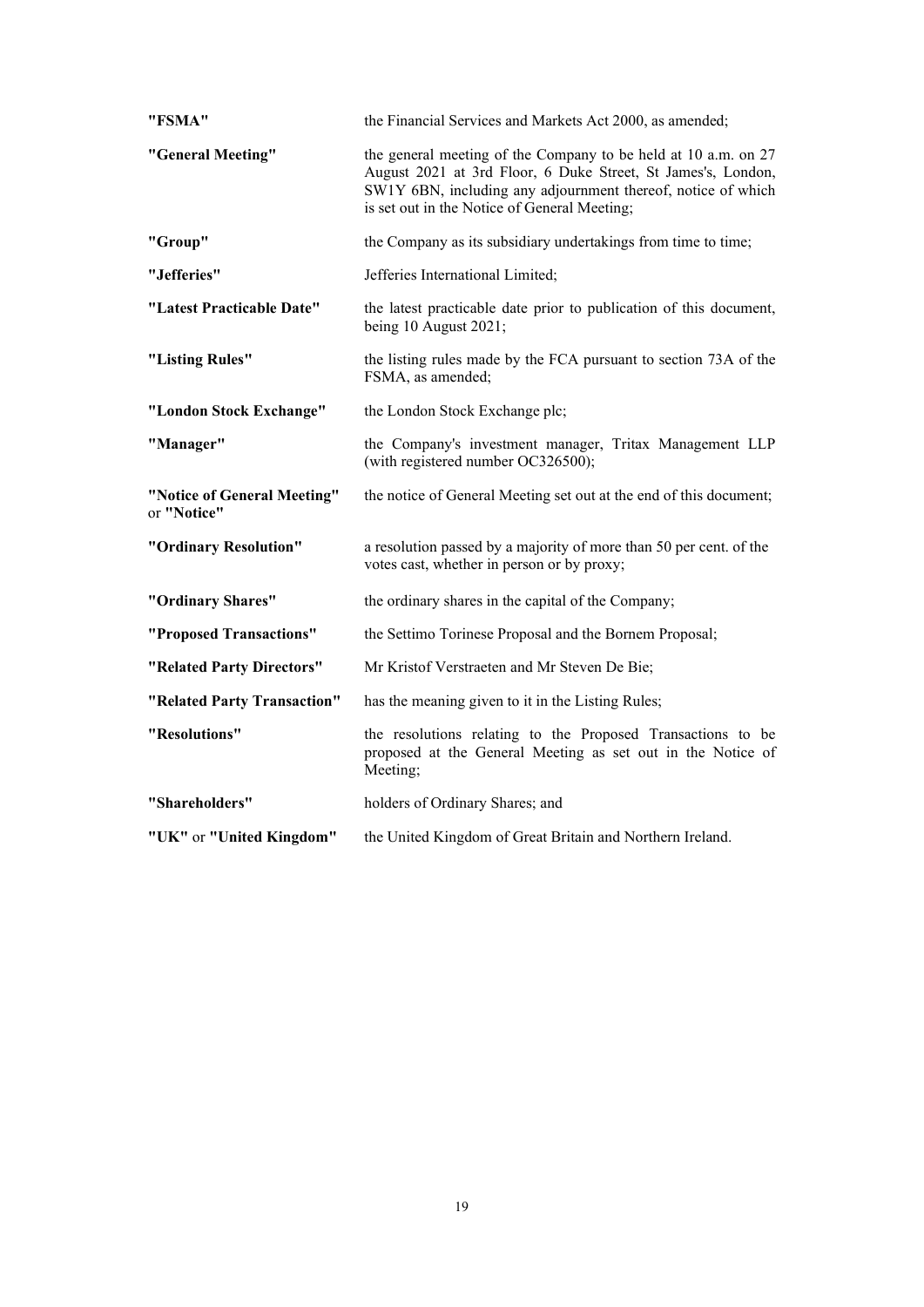## **NOTICE OF GENERAL MEETING**

## **TRITAX EUROBOX PLC (the "Company")**

(*incorporated and registered in England and Wales with registered number 11367705)* 

Notice is hereby given that a General Meeting of the Company will be held at the offices of the Company at 3rd Floor, 6 Duke Street, St James's, London, SW1Y 6BN at 10 a.m. on 27 August 2021, to consider and, if thought fit, pass the following Resolutions.

Each of the Resolutions are intended to be proposed as Ordinary Resolutions.

## **ORDINARY RESOLUTIONS**

- 1. THAT, the Related Party Transaction relating to the Settimo Torinese Proposal on the terms summarised in paragraph 2 of Part I ("*Letter from the Chairman*") of the Circular (as defined below), be and is hereby approved for the purposes of Chapter 11 of the Listing Rules and the directors of the Company be and are hereby authorised to do all such acts and things and execute all such documents as they may in their absolute discretion consider necessary and/or desirable in order to implement and complete the Settimo Torinese Proposal.
- 2. THAT, the Related Party Transaction relating to the Bornem Proposal on the terms summarised in paragraph 3 of Part I ("*Letter from the Chairman*") of the Circular (as defined below), be and is hereby approved for the purposes of Chapter 11 of the Listing Rules and the directors of the Company be and are hereby authorised to do all such acts and things and execute all such documents as they may in their absolute discretion consider necessary and/or desirable in order to implement and complete the Bornem Proposal .

Words and expressions defined in the circular dated 11 August 2021 and published by the Company (the **"Circular"**) shall, unless the context otherwise requires, have the same meaning in this Notice of General Meeting.

By order of the Board

**Tritax Management LLP** *Company Secretary*

Dated 11 August 2021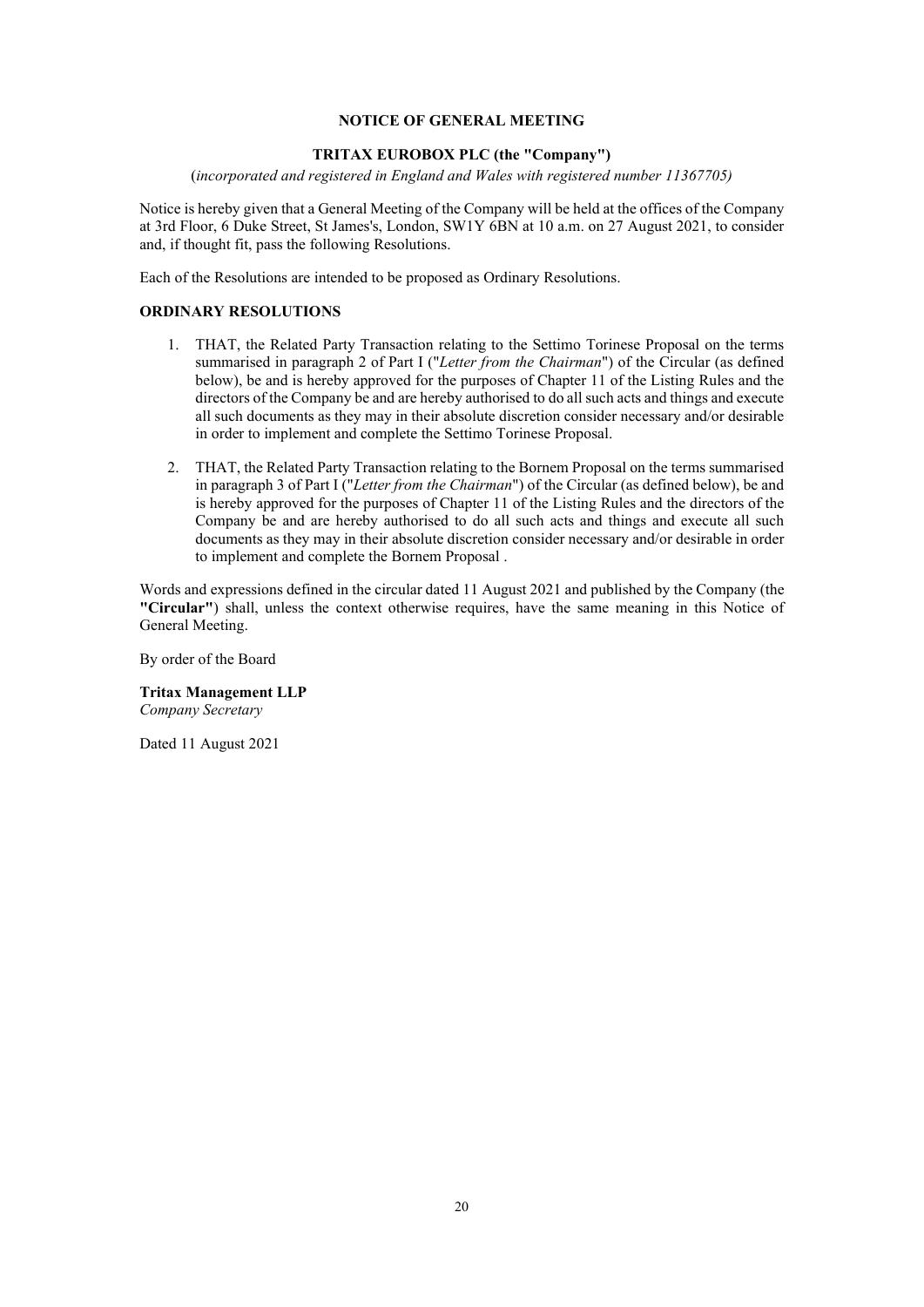#### **Notes re. your Form of Proxy and voting at the General Meeting:**

When considering what action you should take, you should seek your own financial advice from your stockbroker, bank manager, solicitor, accountant or other independent financial adviser authorised under the Financial Services and Markets Act 2000, as amended, if you are a resident in the United Kingdom or, if not, from another appropriately authorised financial adviser without delay.

If you sell or otherwise transfer or have sold or otherwise transferred all of your registered holding of Ordinary Shares, please send this document, together with the accompanying Form of Proxy, as soon as possible to the purchaser or transferee, or to the stockbroker, bank or other agent through whom the sale or transfer was effected, for delivery to the purchaser or transferee. However, such documents should not be sent, forwarded or transmitted in, into or from any jurisdiction if to do so would constitute a violation of the relevant laws of such jurisdiction. If you sell or otherwise transfer or have sold or otherwise transferred part of your registered holding of Ordinary Shares, please consult the stockbroker, bank or other agent through whom the sale or transfer was effected.

#### **COVID-19**

The Company has been monitoring closely the evolving situation relating to the Coronavirus (COVID-19) pandemic. Whilst it is currently expected that there will be no restrictions on social contact before our General Meeting, there can be no guarantee that this will be the case.

The priority of the Board at this time is the health, safety and wellbeing of all Shareholders and Directors. Shareholders should carefully consider whether or not it is appropriate to attend the General Meeting.

Shareholders are strongly encouraged to exercise their voting rights by completing and submitting a Form of Proxy. It is highly recommended that Shareholders submit their Form of Proxy as early as possible to ensure that their votes are counted at the General Meeting. Shareholders are strongly encouraged to appoint the chairman of the General Meeting as their proxy to ensure that each Shareholder's vote will be counted.

The situation in respect of COVID-19 may change rapidly and Shareholders should note that further changes may need to be put in place at short notice in relation to the General Meeting.

The Company will continue to monitor closely the situation in the lead up to the General Meeting and will make any further updates as required about the meeting on its website at www.tritaxeurobox.co.uk.

#### **Right to vote**

To be entitled to vote (and for the purpose of determining the number of votes members may cast), members must be registered in the register of members of the Company at 5.30 p.m. on 25 August 2021 (or, in the event of any adjournment, 5.30 p.m. on the date which is two days before the time of the adjourned meeting). Changes to the register of members after the relevant deadline shall be disregarded in determining the rights of any person to attend and vote at the meeting.

#### **Proxies**

Members are entitled to appoint one or more proxies (who need not be shareholders) to exercise all or any of their rights to vote on their behalf at the meeting and at any adjournment of it. As noted in the letter from the Chairman, members are strongly advised to appoint the chairman of the General Meeting as their proxy rather than a named individual. If a proxy appointment is submitted without indicating how the proxy should vote on any resolution, the proxy will have discretion as to whether and, if so, how they vote.

A proxy form which may be used to make such appointment and give proxy instructions accompanies this notice. If you do not have a proxy form and believe that you should have one, or if you require additional forms, please contact Computershare Investor Services PLC on +44 (0) 370 702 0010. Members may also appoint a proxy online at www.investorcentre.co.uk/eproxy (more details can be found in the form of proxy) or, for members of CREST, through CREST electronic proxy appointment service as described below.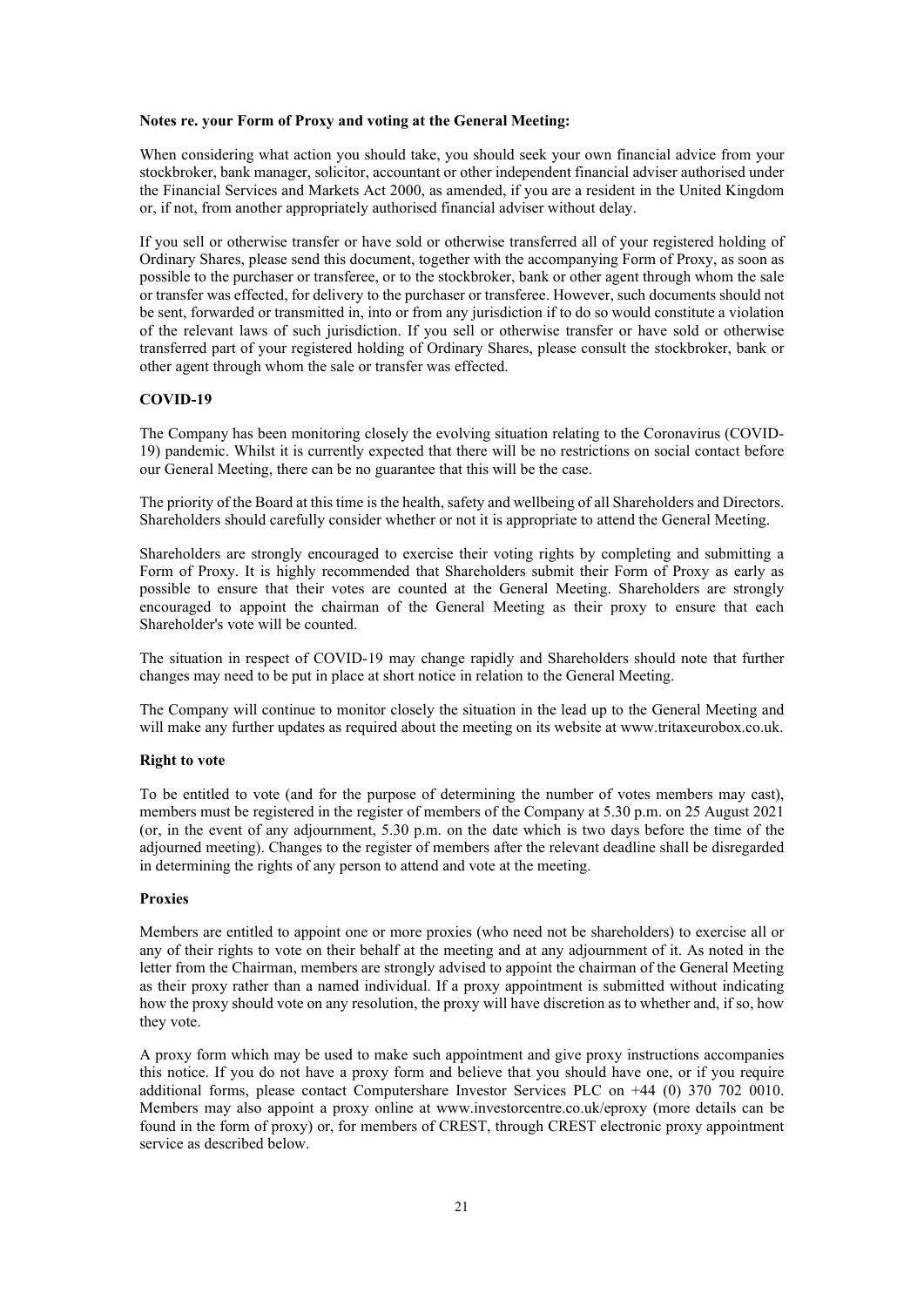If you are an institutional investor you may be able to appoint a proxy electronically via the Proxymity platform, a process which has been agreed by the Company and approved by the Registrar. For further information regarding Proxymity, please go to www.proxymity.io. Your proxy must be lodged by no later than 10 a.m. on 25 August 2021 in order to be considered valid. Before you can appoint a proxy via this process you will need to have agreed to Proxymity's associated terms and conditions. It is important that you read these carefully as you will be bound by them and they will govern the electronic appointment of your proxy.

To be valid any proxy instructions must be received by post or by hand (during normal business hours only) by Computershare Investor Services PLC, The Pavilions, Bridgwater Road, Bristol, BS99 6ZY, or at www.investorcentre.co.uk/eproxy or via the Proxymity platform, in each case no later than 10 a.m. on 25 August 2021, together with, if appropriate, the power of attorney or other authority (if any) under which it is signed or a duly certified copy of that power or authority.

Any person to whom this notice is sent who is a person nominated under section 146 of the Companies Act 2006 to enjoy information rights (a **"Nominated Person"**) may have a right, under an agreement between him/her and the member by whom he/she was nominated, to be appointed (or to have someone else appointed) as a proxy for the meeting. If a Nominated Person has no such proxy appointment right or does not wish to exercise it, he/ she may have a right, under such an agreement, to give instructions to the member as to the exercise of voting rights. The statement of the above rights of the members in relation to the appointment of proxies does not apply to Nominated Persons. Those rights can only be exercised by members of the Company.

A vote withheld option is provided on the form of proxy to enable you to instruct your proxy not to vote on any particular resolution, however, it should be noted that a vote withheld in this way is not a 'vote' in law and will not be counted in the calculation of the proportion of the votes 'For' and 'Against' a resolution.

If a member submits more than one valid proxy appointment in respect of the same shares, the appointment received last before the latest time for the receipt of proxies will take precedence.

Any corporation which is a member can appoint one or more corporate representatives who may exercise on its behalf all of its powers as a member provided that they do not do so in relation to the same shares.

#### **Joint holders**

In the case of joint holders, where more than one of the joint holders purports to appoint a proxy, only the appointment submitted by the most senior holder will be accepted. Seniority is determined by the order in which the names of the joint holders appear in the Company's register of members in respect of the joint holding (the first-named being the most senior).

## **CREST**

CREST members who wish to appoint a proxy or proxies through the CREST electronic proxy appointment service may do so for the meeting and any adjournment(s) thereof by using the procedures described in the CREST Manual. CREST personal members or other CREST sponsored members, and those CREST members who have appointed a voting service provider(s), should refer to their CREST sponsor or voting service provider(s), who will be able to take the appropriate action on their behalf. Please note the following:

(a) In order for a proxy appointment or instruction made using the CREST service to be valid, the appropriate CREST message (a **"CREST Proxy Instruction"**) must be properly authenticated in accordance with Euroclear UK & Ireland Limited's specifications and must contain the information required for such instructions, as described in the CREST Manual. The message, regardless of whether it constitutes the appointment of a proxy or is an amendment to the instruction given to a previously appointed proxy must, in order to be valid, be transmitted so as to be received by the issuer's agent ID 3RA50 by the latest time(s) for receipt of proxy appointments specified in this notice. For this purpose, the time of receipt will be taken to be the time (as determined by the timestamp applied to the message by the CREST Application Host) from which the issuer's agent is able to retrieve the message by enquiry to CREST in the manner prescribed by CREST.